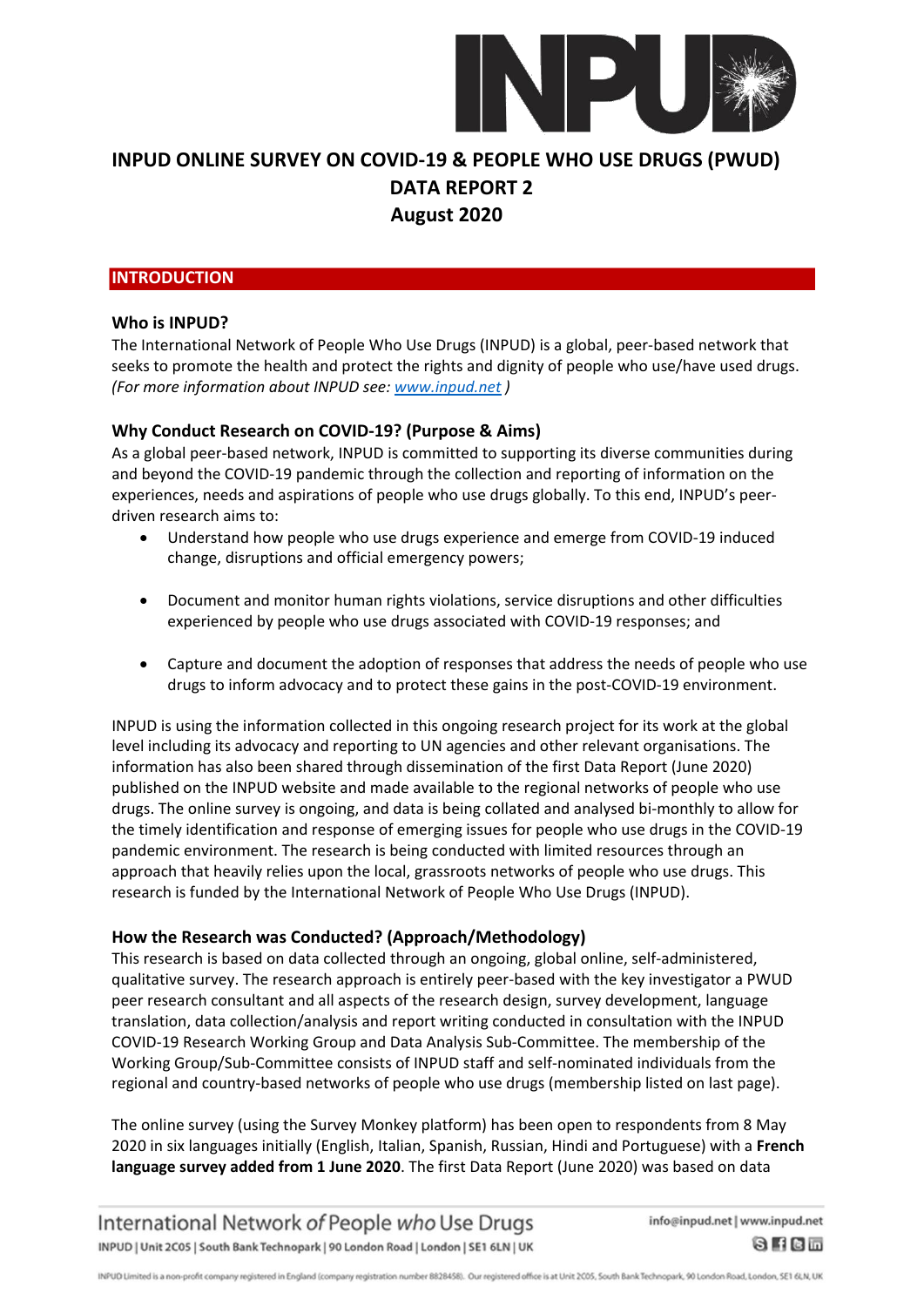

collected between 8 May – 31 May 2020 across the first six language versions. This Data Report 2 (August 2020) includes data collected between 1 June – 31 July 2020 – although the survey is now available in seven language versions, **there were no respondents to the Portuguese survey in the 1 June – 31 July 2020 data collection period**.

The data analysis approach for this report is consistent with the first Data Report (June 2020). All new data was analysed using automatically generated Survey Monkey data summary reports for the quantitative results. The qualitative data collected in the 1 June – 31 July 2020 period, was reviewed in relation to the key themes from the previous Data Report 1 (June 2020) to identify ongoing themes and any new/emerging issues (if any). Data collection is ongoing and further data analysis and reports may be produced in due course depending on respondent numbers and whether there are clear benefits for people who use drugs in continuing to analyse and publish any data collected over the coming months.

# **RESULTS & DISCUSSION**

This brief report includes:

- 1. **An updated overview of the total sample:** 8 May 31 July 2020;
- 2. **A snapshot of the sample from second data collection period:** 1 June 31 July 2020;
- 3. Updated data on **3 specific COVID-19 questions** on testing and awareness of cases;
- 4. **An updated brief qualitative summary of key themes and any new/emerging issues** from 4 key sections of survey on:
	- **a. Health and Harm Reduction;**
	- **b. Drug Use and Safe Supply;**
	- **c. Drug Laws and Detention; and**
	- **d. Protecting Human Rights.**

#### **1. Overview of Sample**

A total of 290 respondents from 54 countries completed the online survey between 8 May – 31 July 2020 which includes 138 (48%) respondents to English survey, 54 (19%) respondents to Spanish survey, 21 (7%) respondents to Italian survey, 23 (8%) respondents to Hindi survey, 19 (6%) respondents to Portuguese survey, 33 (11%) respondents to Russian survey and 2 (1%) respondents to French survey.

International Network of People who Use Drugs INPUD | Unit 2C05 | South Bank Technopark | 90 London Road | London | SE1 6LN | UK

INPUD Limited is a non-profit company registered in England (company registration number 8828458). Our registered office is at Unit 2005, South Bank Technopark, 90 London Road, London, SE1 6LN, UK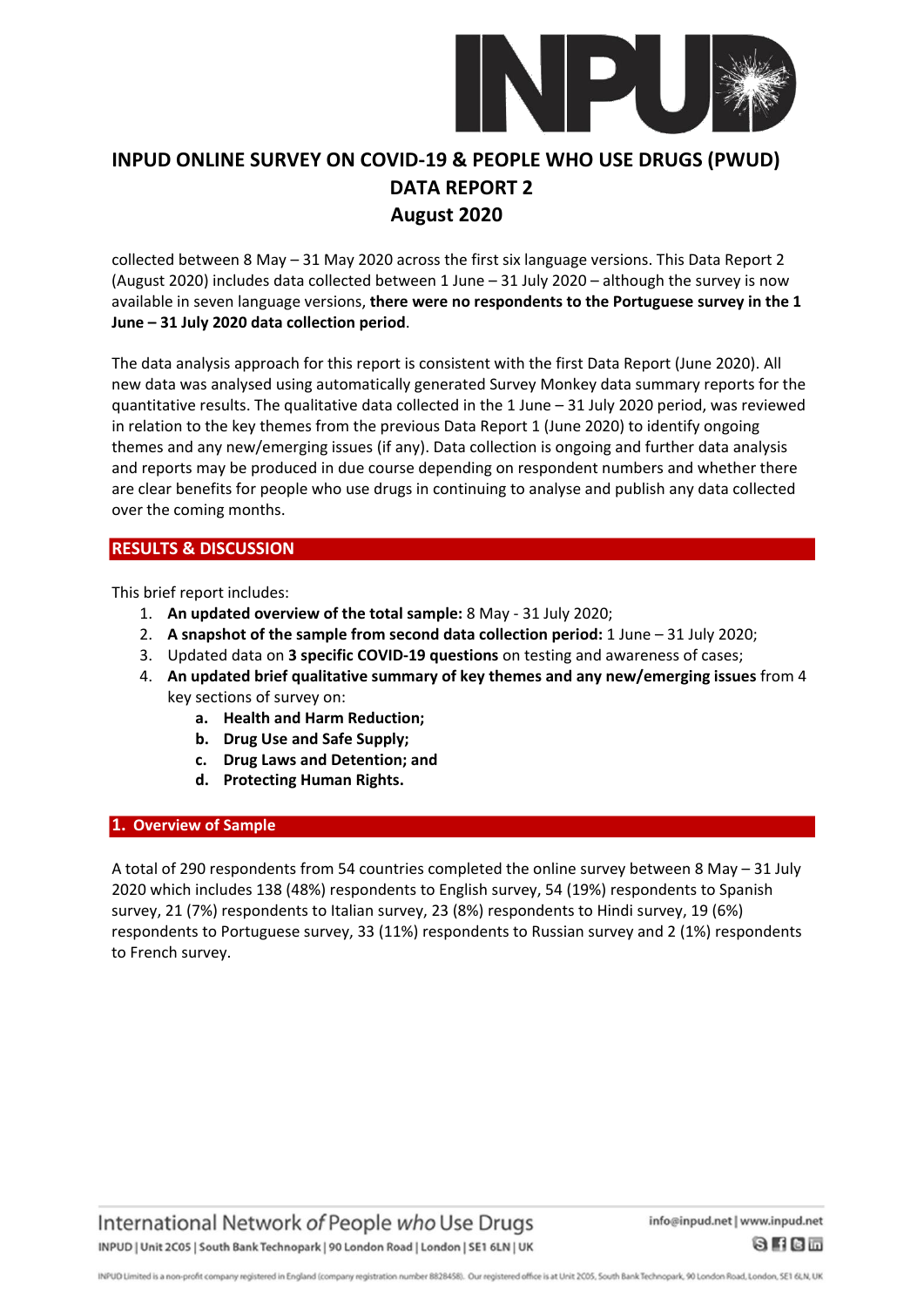



Of these respondents, a majority 279 (96.7%) identified as people who use/have used drugs, 7 (2%) and 1 (0.3%) respondents to the English and Hindi surveys respectively answered "no" and 3 (1%) respondents skipped the question (from English (2) & Hindi (1) surveys). All respondents (100%) to the Italian, Portuguese, Russian, Spanish and French surveys answered "yes" to question 1. Table 1 (below) shows the number of respondents who identified as a person who uses/has used drugs based on the language version completed:



International Network of People who Use Drugs INPUD | Unit 2C05 | South Bank Technopark | 90 London Road | London | SE1 6LN | UK info@inpud.net | www.inpud.net  $8$  fem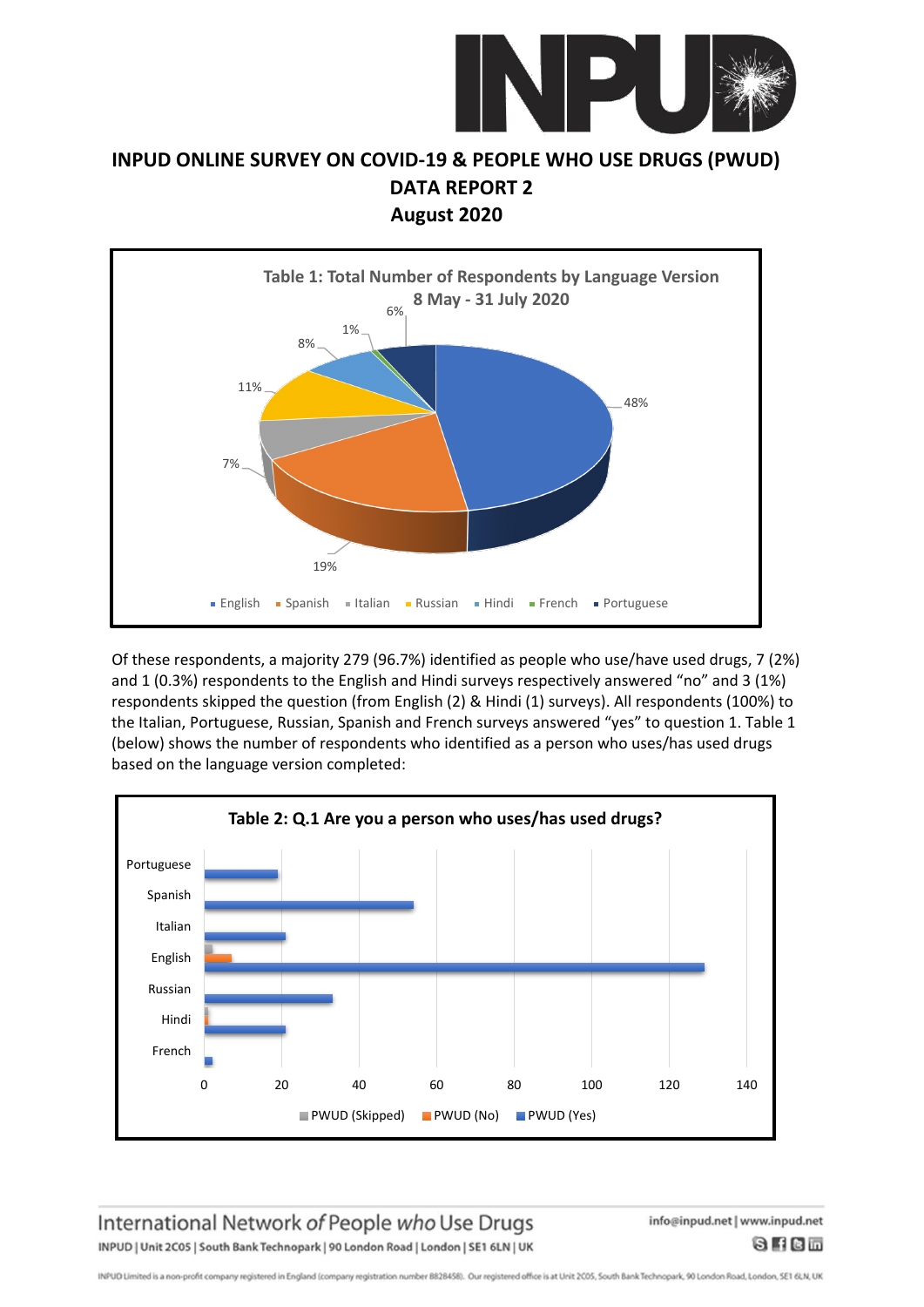

Participants were asked whether they were completing the survey as an individual or on behalf of a peer-led organisation. Of the 290 total respondents, a majority 220 (76%) are individual respondents and 32 (11%) responded on behalf of a peer-led organisation/service. A total of 38 (13%) of respondents skipped this question.

#### *Age Range:*

Of the 290 total respondents, most 77 (27%) respondents are in 25-34 y.o. age range, followed by 59 (21%) in 35-44 y.o. age range and 48 (16%) in 45-54 y.o. age range. A slightly smaller number 34 (12%) respondents in 18-24 y.o. age range and 30 (10%) respondents in 55-64 y.o range. There were 3 respondents in the under 18 y.o age range in the Hindi sample and only 1 respondent in the over 65 y.o. age range in English sample. A total of 38 (13%) respondents skipped this question.



#### *Gender Identity:*

Of the 290 total respondents, 122 (42%) of respondents identified as male and 118 (41%) of respondents identified as female. A total of 3 (1%) of respondents identified as Trans, 4 (1.5%) identified as Non-binary, 2 (0.5%) as Gender Fluid and 3 (1%) as Other gender identity. A total of 38 (13%) of respondents skipped this question.

#### *Race/Ethnicity:*

Of the 290 total respondents, 123 (43%) identified as White/Caucasian, 56 (19%) as Hispanic/Latino, 20 (7%) Russian, 11 (4%) Asian, 16 (5%) South Asian, 10 (3%) Black/African American, 7 (2%) Sub-Saharan African and 2 (1%) Middle Eastern. A total of 45 (16%) of respondents skipped this question.

#### *Drugs Used Most Often:*

Respondents were asked about drugs used most and could select more than one option. Among the respondents to this question, the most used drugs are Cannabis (65%), Opioids (50%), Stimulants (32%) Psychedelics (26%) with smaller number of respondents listing other drugs including: Benzodiazepines, Dissociatives (incl. Ketamine), Fentanyl, MDMA, GHB, Alcohol and Tobacco.

### International Network of People who Use Drugs INPUD | Unit 2C05 | South Bank Technopark | 90 London Road | London | SE1 6LN | UK

info@inpud.net | www.inpud.net 8 f 8 m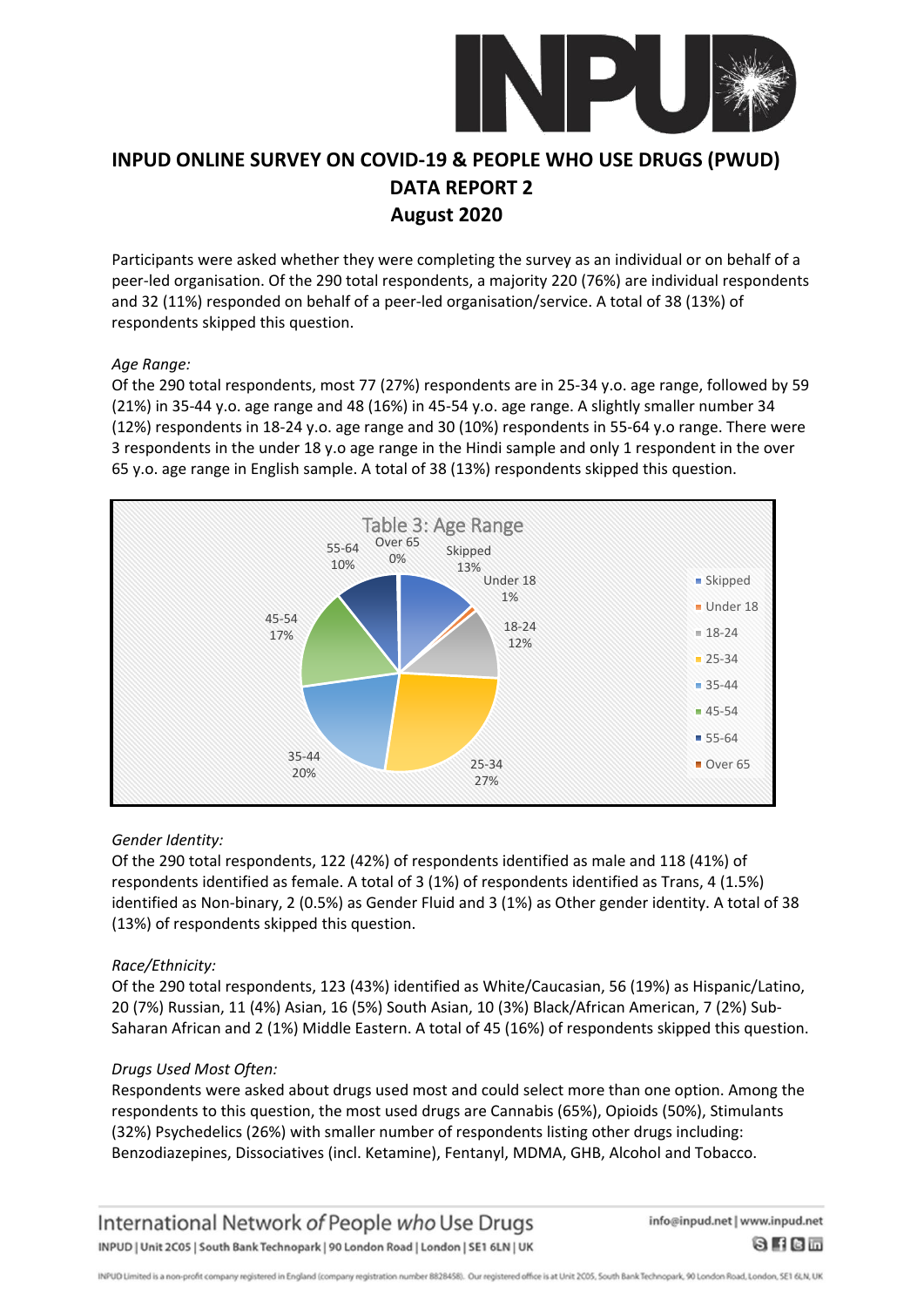

Approximately 20% of respondents chose to skip this question which likely relates to potential concerns about answering questions relating to the use of illicit drugs.

### **1. Snapshot of sample from second data collection period (1 June – 31 July 2020):**

A total of 68 respondents from 17 countries completed the online survey between 1 June – 31 July 2020 which includes 34 (50%) respondents to English survey, 4 (6%) respondents to Spanish survey, 2 (3%) respondents to Italian survey, 15 (22%) respondents to Hindi survey, 11 (16%) respondents to Russian survey, 2 (3%) respondents to French survey. There were no respondents to Portuguese survey in the 1 June – 31 July 2020 data collection period.



On average 52 (77%) of respondents were completing the survey for the first time in the 1 June – 31 July 2020 data collection period with 16 (23%) respondents indicating they had participated in the survey previously. The same breakdown is reflected in the following question, with most participants 52 (77%) indicating they were completing the survey as individuals and 16 (23%) on behalf of a peerbased organisations/service.

### *Age Range:*

Of the 68 total respondents, most 23 (34%) respondents are in 25-34 y.o. age range, followed by 13 (19%) in 35-44 y.o. age range and 12 (18%) in 45-54 y.o. age range. A slightly smaller number 10 (15%) respondents in 18-24 y.o. age range and 6 (9%) respondents in 55-64 y.o range. There were 3 (4%) respondents in the under 18 y.o age range in the Hindi sample and only 1 respondent in the over 65 y.o. age range in English sample.

International Network of People who Use Drugs INPUD | Unit 2C05 | South Bank Technopark | 90 London Road | London | SE1 6LN | UK info@inpud.net | www.inpud.net

8 f 8 m

INPUD Limited is a non-profit company registered in England (company registration number 8828458). Our registered office is at Unit 2005, South Bank Technopark, 90 London Road, London, SE1 6LN, UK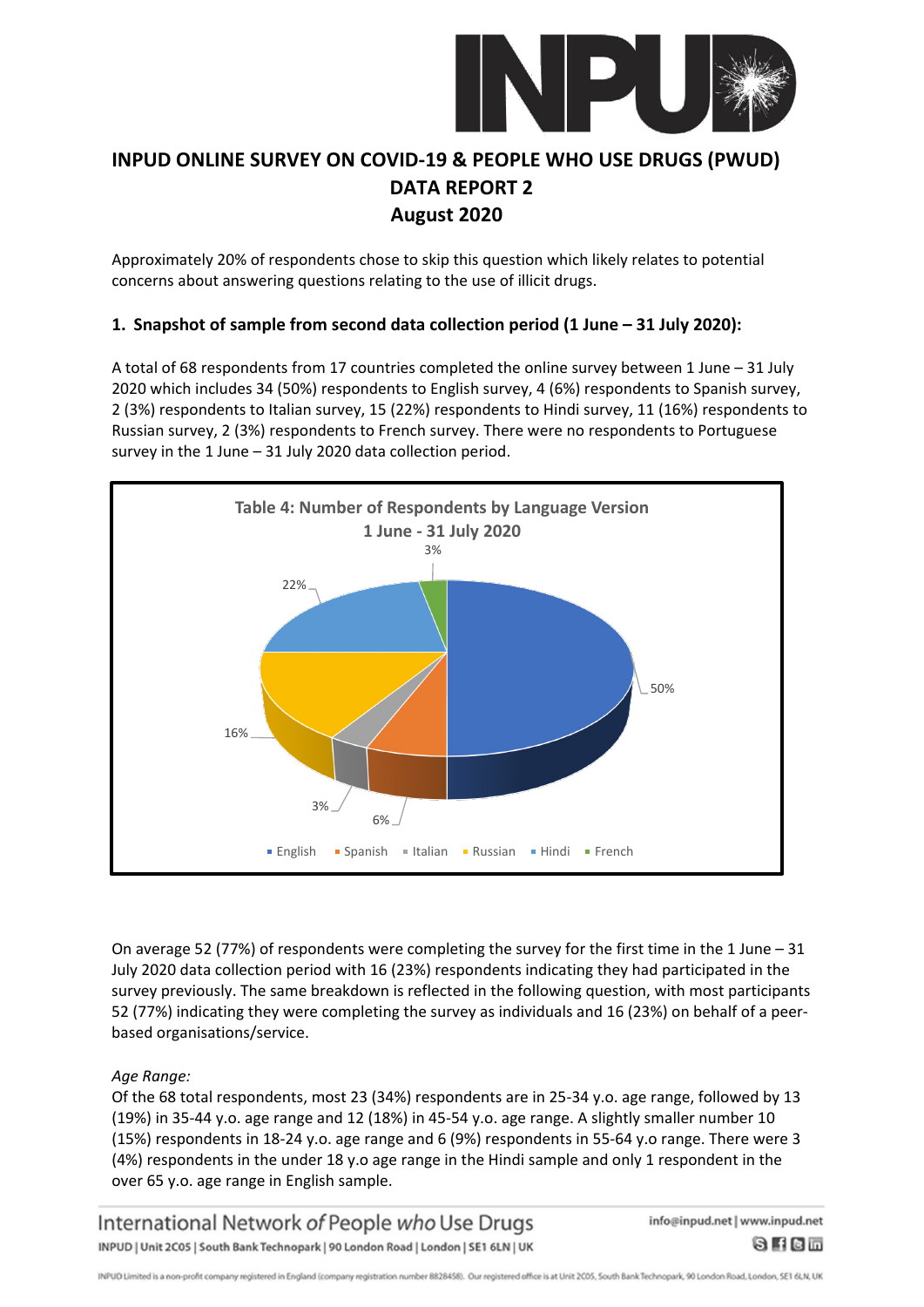

#### *Gender Identity:*

One difference between the first and second data sets is the number of females undertaking the survey. Of the 68 total respondents, a majority 37 (54%) identified as female and 30 (44%) of identified as male with 1 (2%) identifying as 'Other gender identity'. In the first data set (8 May – 31 May 2020) there were slightly more male than female respondents. This should be monitored across future data sets for any emerging trends over time.

#### *Race/Ethnicity:*

Of the 68 total respondents, 25 (37%) identified as White/Caucasian, 20 (30%) as Hispanic/Latino, 6 (9%) Russian, 2 (3%) Asian, 9 (13%) South Asian, 3 (4%) Black/African American and 3 (4%) Sub-Saharan African.

#### *Drugs Used Most Often:*

Respondents were asked about drugs used most and could select more than one option. Consistent with the responses in the first data collection period, on average the most used drugs in this second data collection period are Cannabis (60%), Opioids (52%), Stimulants (14%) Psychedelics (15%) with smaller number of respondents listing other drugs including: Benzodiazepines, Dissociatives (incl. Ketamine), Fentanyl, MDMA, GHB, Alcohol and Tobacco.

#### **2. Specific COVID-19 Questions on Testing and Awareness**

INPUD remains aware of the complexities associated with asking questions about testing and diagnosis associated with COVID-19. Access to testing continues to be limited, and questions remain over reliability of testing technologies and people's understanding of the virus and associated illness. Despite these issues however, due to the ongoing need for more data on the impact of COVID-19 among people who use drugs, we felt it was important to continue to include a small number of questions on these issues to help further build our understanding. Respondents were asked the same 3 questions relating to COVID-19 including whether they had tested positive for COVID-19, whether they suspected they had COVID-19 but had not been tested and whether they had heard about COVID-19 cases among people who use drugs in their local area.

Consistent with the first round of data collection, across the 6 language versions with respondents in round two, on average (90%) of participants answered that they had not tested positive to COVID-19, with (2%) answering "yes" to this question and (8%) answering "other" including that they *"had not had the test"*. When asked a follow-up question about whether they suspected they may have had COVID-19, but had not been tested however, approximately 6% of respondents answered "yes" and 94% answered "no*"*. This is down from 13% answering "yes" to this question in round one.

Further, approximately 74% of respondents answered "no" when asked if they were hearing about COVID-19 cases among people who use drugs in their area (up from 68% in round one) but 23% of respondents answered "yes" to this question (an increase of 3% on the previous round) with only 3% answering "unsure" (down from 12% in round one). It is difficult to draw any specific conclusions from these data but, it is possible they reflect (at least to some degree) a growing level of information about what is happening in local communities as the course of the pandemic evolves.

International Network of People who Use Drugs INPUD | Unit 2C05 | South Bank Technopark | 90 London Road | London | SE1 6LN | UK info@inpud.net | www.inpud.net

8 f 8 m

INPUD Limited is a non-profit company registered in England (company registration number 8828458). Our registered office is at Unit 2005, South Bank Technopark, 90 London Road, London, SE1 6LN, UK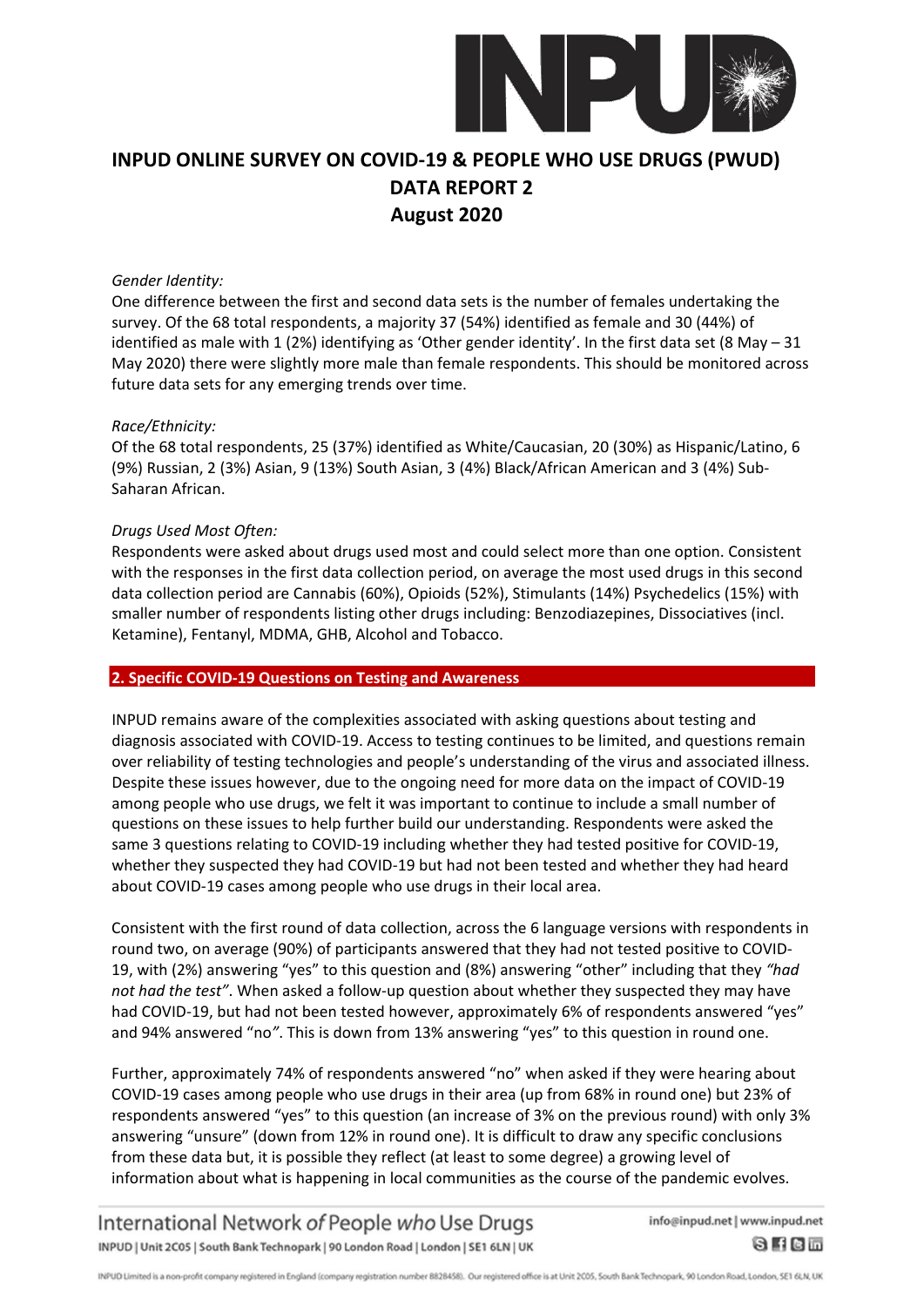

Having said this however, consistent with the first round of data collected, some respondents continued to raised concerns about the lack of open and systematic data collection in relation to COVID-19 and people who use drugs with comments such as *"we hear of cases but not in the community"* (Cote d'Ivoire) and deeper concerns about transparency such as *"According to Ministry of Health, no PWID or people living with HIV have been infected with COVID-19"* (Mauritius) and this comment on the issue of trust *"About COVID? It's a guard. We have big problems in the region that are hushed up and we don't know anything for sure"*(Russia).

In responding to these questions about what might be happening among PWUD in relation to COVID-19, another respondent highlighted the fact that personal stories and accounts of COVID-19 infection and associated illness are occurring and even being told, but the process of testing and diagnosis can take months and we may not hear about such stories until sometime after. Another respondent spoke about hearing that "*a person under methadone was in quarantine"* but did not have other information or hear further details.

Linked to issues of access and information, other respondents commented on the specific issue of not having access to clear information about testing, whether it is even available and if so, how to access it: *"I have been going through a lot of fear and anxiety about the COVID 19 disease but there's nowhere to get tested*" (Kenya). Another respondent raised the more generalised concern that *"no public testing yet to be available for all [people in my country]"* (Malaysia).

Finally, comments in this section also highlighted that as time progresses, not all countries are dealing with the same situation in relation to COVID-19 with one respondent stating: *"NZ flattened the curve and eliminated COVID-19 from the community before it got out of control".* Comments from other respondents however highlighted that even within countries the situation can vary significantly and speak to a sense of ongoing isolation and fear for many PWUD *"I live in the area of the country where there was the first outbreak and strict quarantine"* (Ukraine) and this *"No known cases in my area, but live in a city next to the border, with that state in complete lockdown"* (Australia)*.* These issues will all require ongoing monitoring to form a clearer picture of what is occurring as the stages of the pandemic progress at the local, country and global levels.

#### **3. Qualitative Summary of Key Themes & Issues**

To allow readers to consider the second round of data in the context of the data from round one, the new data is provided in an 'update box' at the end of each sub-heading to provide a brief summary of ongoing themes and any emerging issues.

### *Section 1: Health & Harm Reduction*

This section focused on a series of questions about access to harm reduction and other health and social services support for people who use drugs in the COVID-19 pandemic environment. Specific issues include what services PWUD have access to, whether services have been prioritised and/or expanded due to COVID-19 and how PWUD are coping with the challenges associated with the COVID-19 pandemic.

International Network of People who Use Drugs INPUD | Unit 2C05 | South Bank Technopark | 90 London Road | London | SE1 6LN | UK

info@inpud.net | www.inpud.net 8 f 8 m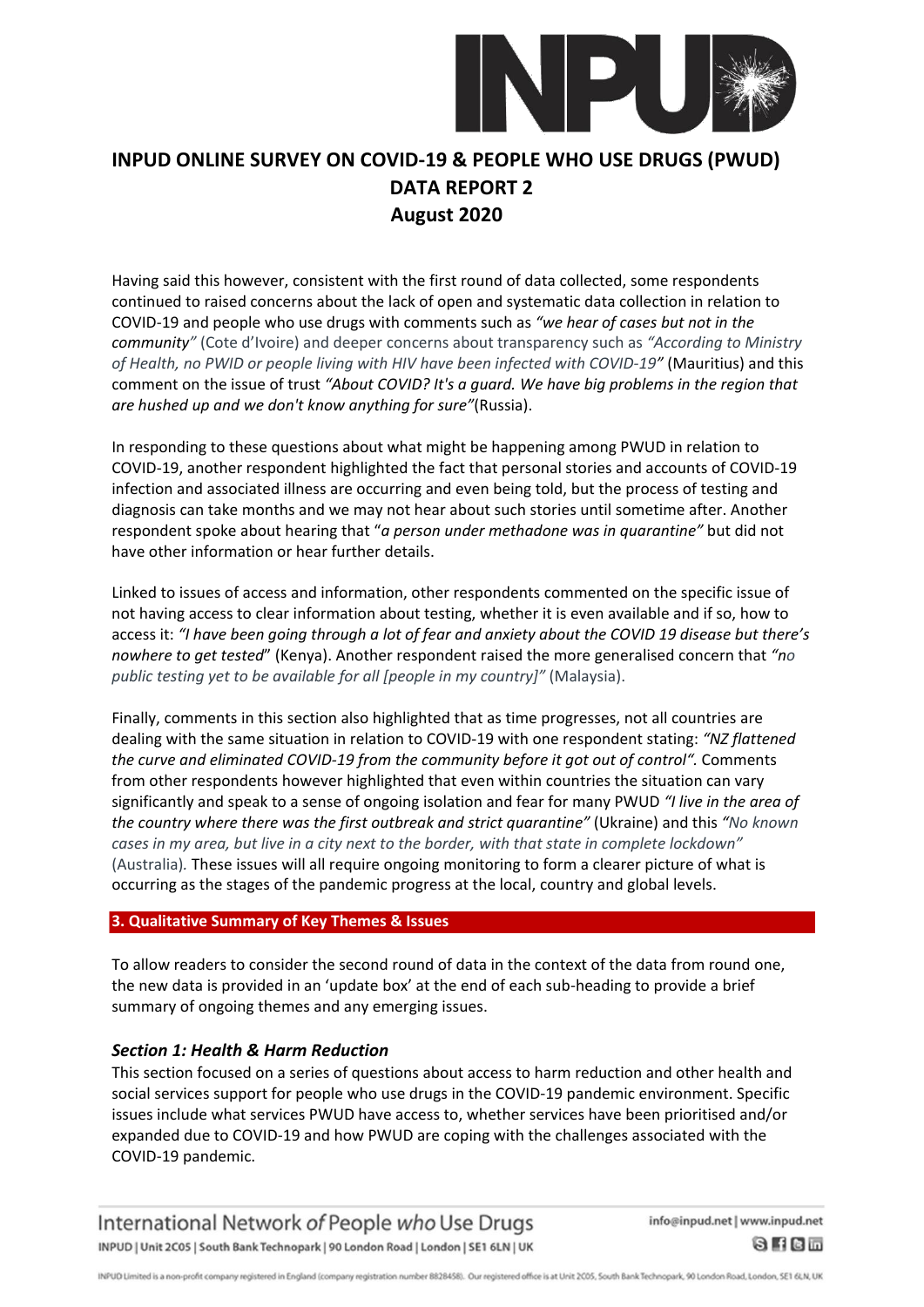

#### *Access to Harm Reduction Services:*

One of the more positive outcomes from this survey is that when asked a general question about whether harm reduction services are available in their area approximately 65% respondents answered "yes". Although it should be said, that 65% still indicates considerable room for improvement in the provision of basic harm reduction services. The only exception to this was in the Spanish language survey where over 50% of respondents answered "no" to this question.

When respondents were asked about whether harm reduction services are *properly* funded in their area however, we see almost the opposite response with close to 80% answering "no" or "unsure" and only around 20% answering "yes". The only exception to this trend is the Hindi survey with approximately 60% of respondents answering "yes" and only 25% answering "no" and 15% "unsure". It is important to note here however that the numbers in the first 3 weeks of the Hindi survey are small (n=8) as it was one of the last surveys to become available. It may also reflect the level of understanding of "harm reduction" services in different regions of the country by the survey respondents. Ongoing monitoring of the above issues will be important as more respondents complete the survey.

#### **Updated Data (1 June – 31 July 2020)**

Building on the positive outcome identified above, approximately 77% of respondents in the second round of data collection answered "yes" to the question about whether harm reduction services are available in their area. This is an increase of 12% on the previous survey. Despite this positive improvement however, of ongoing concern is the response in the Spanish language survey whereby 100% of that sample answered "no" to the question about availability of harm reduction services in their area (up from 50% in the previous sample). It is important however to highlight that the Spanish sample is very small in round 2 (only 4 respondents) but also, as discussed in the previous report (above), it may also reflect the level of understanding of "harm reduction" services in different countries, regions etc. Further, we also know that harm reduction services are limited in the LAC region, due to the lack of HIV funding in the region and thus funding and support for harm reduction. Also, generally the number of people who inject drugs are lower in this region which also explains the lack of access for NSP and OST and naloxone. The responses about whether harm reduction services are *properly* funded in their area are quite consistent in round two with 73% answering "no" or "unsure" and only 27% answering "yes". Also, consistent with round one, is that 73% of the Hindi language sample again answered "yes" to the question about the proper funding of harm reduction services in their local area. Although only very small numbers, it is worth noting that 100% of the Spanish sample answered "no" and 100% of the Italian sample answered "unsure" to this question.

#### *Types of Harm Reduction Services Available:*

Respondents were also asked about the specific types of harm reduction services available and could choose as many options as applied. While those who had access to harm reduction services indicated they had access to 'core' harm reduction services such as NSP, Opioid Treatment (OST), HIV testing, counselling & ART, HCV prevention, diagnosis and treatment, STI prevention and treatment and harm reduction information, they identified ongoing problems with access to certain types of harm reduction services. These included HBV vaccination, diagnosis and treatment, TB prevention, diagnosis and treatment and comprehensive overdose prevention including naloxone

International Network of People who Use Drugs INPUD | Unit 2C05 | South Bank Technopark | 90 London Road | London | SE1 6LN | UK

info@inpud.net | www.inpud.net

 $8$  fem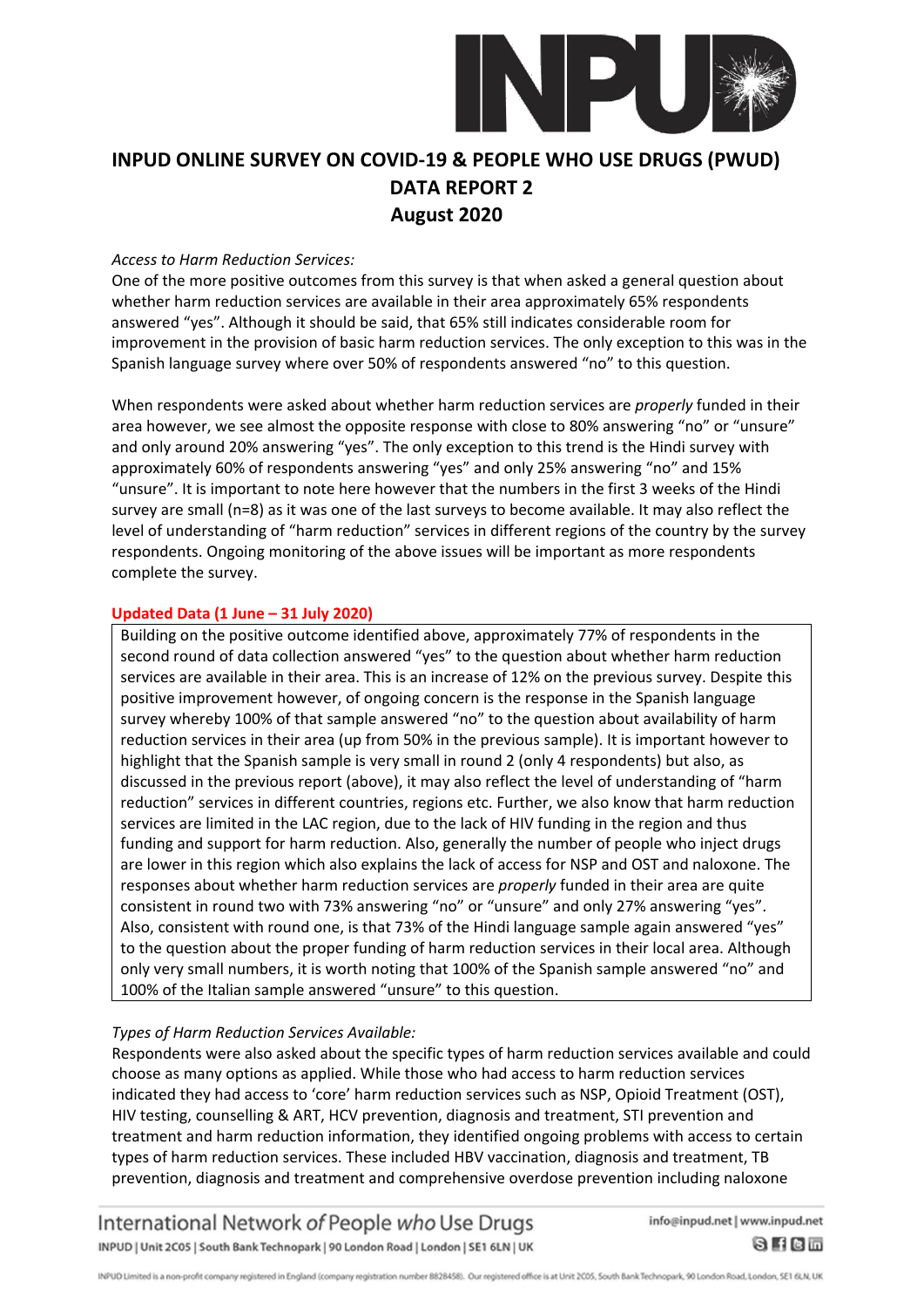

provision. Respondents also identified an ongoing lack of access to safe consumption rooms, drug checking services, heroin assisted treatment and safe supply programs with only small numbers of respondents indicating the availability of these harm reduction services in their area.

It should also be noted that even where harm reduction services are available, some surveys indicated better access to some services than others. For example, the Hindi survey respondents indicated better access to OST than NSP while the Portuguese speaking respondents only indicated moderate access to NSP and no access to OST. The Italian survey respondents were the only participants to indicate a high level of access to comprehensive overdose prevention (including naloxone provisions) at 75% followed by the English survey respondents at 50%. On average however, only 30% of respondents across all surveys indicated access to comprehensive overdose prevention.

### **Updated Data (1 June – 31 July 2020)**

The data for round two is largely consistent with the above data and analysis from round one. The only notable difference is that 4 (100%) of the Spanish language respondents stated that the *only* harm reduction services they have access to in their local area are HIV ART and STI prevention and treatment services. Of concern is the very poor access to comprehensive overdose prevention including naloxone provision which continues to be identified by a majority of respondents in round two with on average, only 11% of respondents indicating access to this critical form of harm reduction. A comment from a respondent from an African country highlights how difficult it can be for countries to establish harm reduction services at the country-level: *"Harm reduction services are so minimal and as an institution we are trying hard to advocate for these services, though struggling with resources and support. OST is extremely expensive because we use a private doctor to provide the service. We are like just starting but it is not easy."* (Zambia)

#### *Expansion and Prioritisation of Harm Reduction Services & COVID-19:*

When asked about additional funding being made available for harm reduction services in their area to respond to COVID-19 over 90% of respondents answered either "no" or "unsure" to this question. Similarly, approximately 70% respondents answered "no" or "unsure" to whether harm reduction services in their local area have been declared a 'essential service'. Together, these questions highlight at best, that people who use drugs have not been sufficiently made aware of increases to or prioritising of harm reduction services in response to COVID-19 or, at worst, it is a sign that harm reduction services have not been protected and scaled-up in the COVID-19 pandemic. Ultimately, either conclusion is concerning when we consider that some people who use drugs may be living with multiple chronic health conditions, compromised immune systems and other issues such as poor housing, homelessness, poverty, incarceration, etc.

Respondents also overwhelmingly stated that overall, harm reduction services had decreased rather than increased both in relation to opening hours and the types of services offered. Additional comments from respondents included perspectives on service availability issues including that many state-run or government services had closed mostly or entirely sometimes leaving NGO and peerrun services as the only services operating in some areas (countries where this was specifically reported included Greece, Mexico, Belarus). Respondents also identified problems associated with

International Network of People who Use Drugs INPUD | Unit 2C05 | South Bank Technopark | 90 London Road | London | SE1 6LN | UK

info@inpud.net | www.inpud.net

8 f 8 m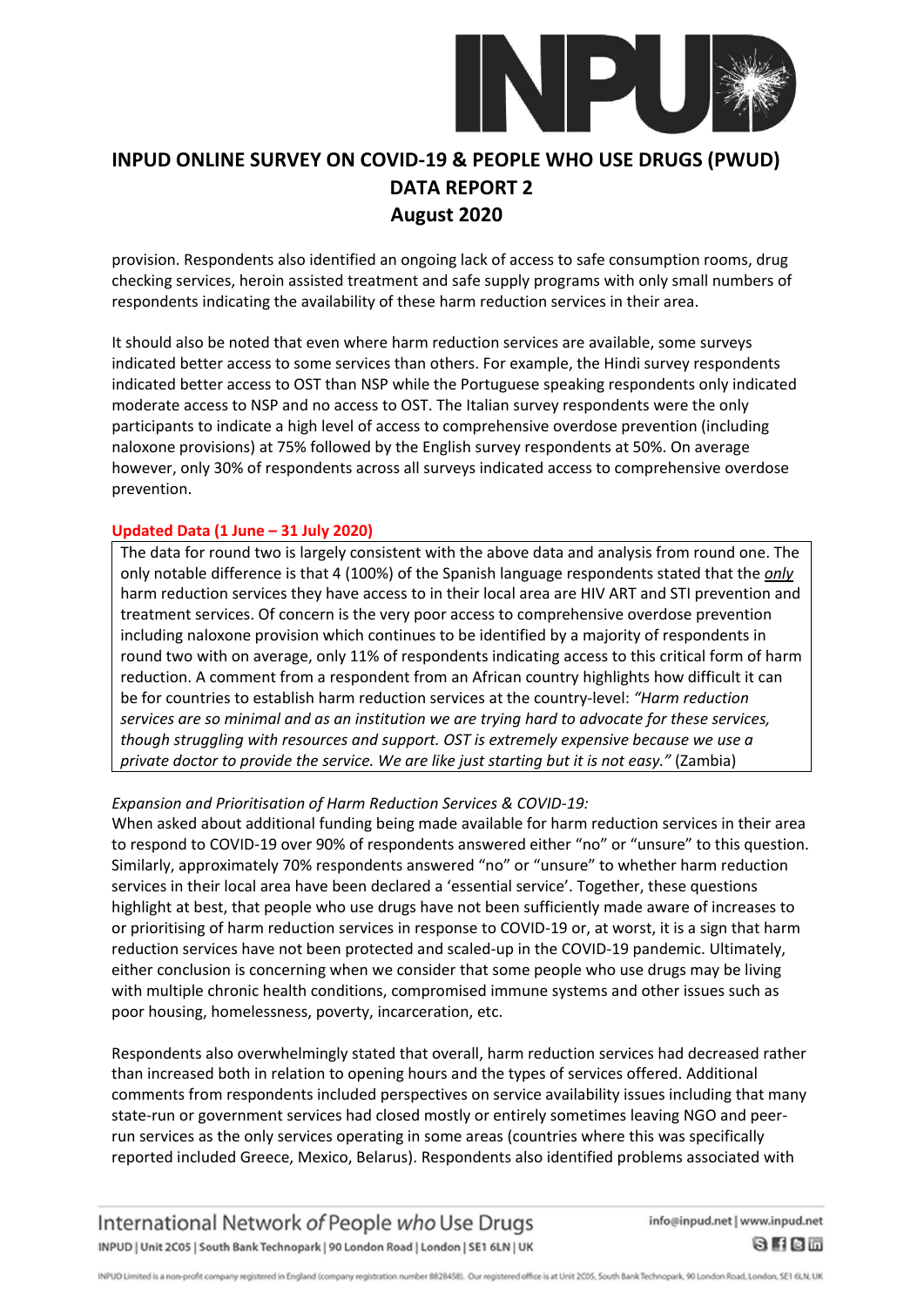

harm reduction programs that are part of a larger mainstream health service having to close when the larger service closed due to the COVID-19 shutdown.

Of the harm reduction services that were operating, respondents identified that some services had worked hard to develop new and modified service models in the COVID-19 environment including more home delivery, postal and mobile services for harm reduction supplies and more outreach, phone-based and minimum contact service delivery approaches. Respondents also mentioned the introduction of strategies such as pre-bagging and doubling/increasing the amount of supplies provided to reduce the need for PWUD to physically attend services. These developments however were tempered by comments about the stress that these additional service models were putting on NGO and peer-based services particularly if they were not receiving additional funding to cope with these changes and the additional demands on their services due to mainstream service closure.

#### **Updated Data (1 June – 31 July 2020)**

Also, consistent with the data and analysis from round one above, are the responses to the questions about whether harm reduction services in their local area have been provided with additional funding and/or declared 'essential services' in response to COVID-19 with approximately 80% of respondents answering "no" or "unsure" to the question about additional funding and over 85% answering "no" or "unsure" to the question about being declared an 'essential service'. As pointed out above, these data once again highlight at best that PWUD have been insufficiently made aware of increases to local harm reduction services and at worst, suggest that such services have not been scaled-up in the response to COVID-19. Also, consistent, are the comments about decreases in the opening hours and types/range of services offered with participants adding comments such as *"access to harm reduction services made more difficult"* (Australia), *"decreases in supplies provided at each visit"* (United States) and *"during COVID 19 harm reduction services were stopped* (Mauritius). One respondent expanded on the situation for PWID stating that there is *"inadequate harm reduction for people who use needles. No water or filters supplied, increasing risks to long-term health of IV users"* (Australia).

#### *Changes to Harm Reduction Services & COVID-19:*

Respondents were also asked about changes to harm reduction services in relation to COVID-19 safety and hygiene issues. Participants identified that harm reduction services had made changes in relation to issues such as physical distancing, access to hand sanitisation, good information on preventing Coronavirus, rules for accessing the service if unwell, outreach and home delivery. However, respondents identified less changes in relation to providing separate entry/exits and alternative service options such as dispensing chutes. The positive overall outcome is that less than 10% of respondents said that "no changes had been made" due COVID-19 conditions in the harm reduction services they access.

#### **Updated Data (1 June – 31 July 2020)**

Once again, in line with round one data participants identified changes in harm reduction services relation to access to hand sanitiser, physical distancing in services and good information on Coronavirus prevention. Only a small number of participants (10-15%) however, identified other changes such as alternative service delivery options (incl. dispensing chutes), outreach/home delivery services and rules for accessing the service if unwell. More positively, less than 5% of

International Network of People who Use Drugs INPUD | Unit 2C05 | South Bank Technopark | 90 London Road | London | SE1 6LN | UK

info@inpud.net | www.inpud.net

 $8$  fem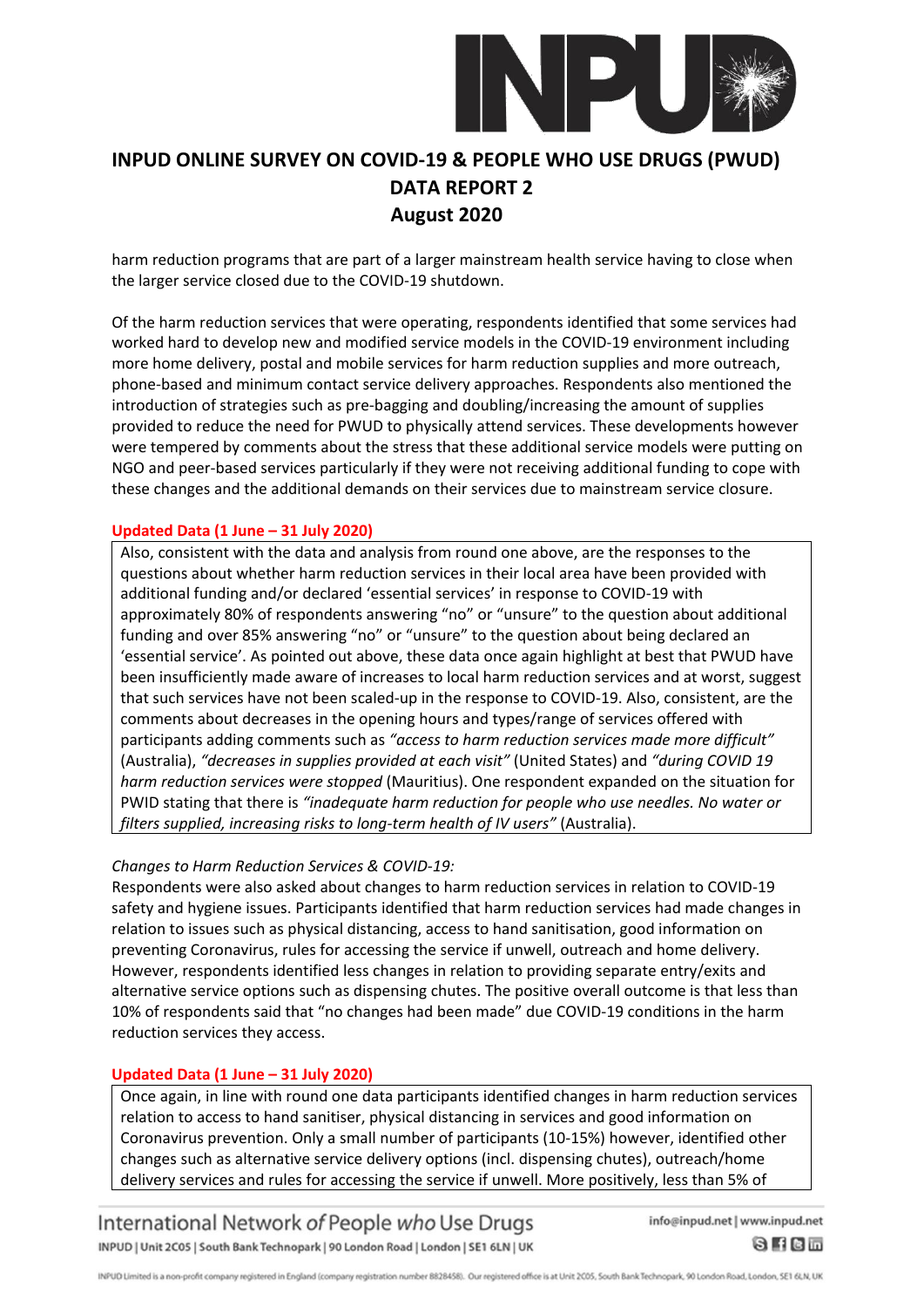

participants in round two stated that "no changes had been made" to services as a result of COVID-19.

Participant comments also reflected significant differences between different regions and countries for example: *"There are two entrances. One if unwell. No drug tests for now to minimize contact in the building. Home delivery in special cases (if there is enough time)"* (Sweden), *"No changes because there are no specific services offered to PWUDs, apart from the minimal service we are providing to a few"* (Zambia), *"Only access to hands sanitizer and masks"* (Kenya) and *"The distance was observed only in the doctor's office, it was not possible to keep the distance outside the door, this was not taken into account"* (Ukraine)

### *Take-home Doses of OST and Naloxone (pre-COVID):*

Although approximately 25% of respondents stated they had access to take-home doses of OST and naloxone pre-COVID-19, comments by respondents also strongly indicated a highly variable environment depending on the treating doctor, the clinic and the city, region and country. Respondents highlighted that the attitudes of medical professionals such as prescribing doctors to take-home doses of OST and naloxone are very dependent on where you live and the service you attend as highlighted here: *"Highly dependent on the program whether OST is available take home, and how they perceive your "stability" as a patient"*. Some respondents felt that there was more support from doctors for take-home doses of naloxone than take-home doses of OST. Many respondents also highlighted the ongoing problems with stigma and negative attitudes towards OST (including take-home doses), that the quality of service provision *"runs the gammit"* and that the *"rules are tight and inflexible"*. In addition, respondents from Belarus, Brasil, Bahrain, Nigeria, Cameroon, Russia and Egypt reported that both OST and naloxone continue to be unavailable.

#### *Take-home Doses of OST & Naloxone during COVID-19:*

When asked whether attitudes towards take-home doses of OST and naloxone have changed since COVID-19, respondents were split with 30% of respondents answering "yes", 38% answering "no" and 32% "unsure". Comments by respondents however did highlight the fact that some countries/regions/cities had made changes to policy or relaxed guidelines on the amount of takehome and unsupervised doses available to people on OST such as more take-home doses, less supervised dosing and more flexibility in approaches for those at high risk of COVID-19. In some places home delivery is also available to people in self-isolation, quarantine and for those who are immune compromised. Numerous respondents pointed out how the relaxation of guidelines shows that flexibility in the way that OST is delivered is not only possible in relation to government policy but that it can be done safely and effectively, it *"treats people in a less punitive manner"* and *"more like adults"*.

Other respondents pointed out that it *"took time to get there"* particularly health departments and public authorities and that the full extent of flexibilities is still not being made available to people on OST in many places. Numerous comments by respondents also highlighted that although policies and guidelines may have changed, it doesn't mean that people on OST are getting more or any takehome doses. Indeed, some respondents indicated that they were not aware of whether changes to policies on OST take-home doses had been made or not. Respondents also expressed concerns about the *"permanency"* of any changes that have been made and what will happen in the post-

International Network of People who Use Drugs INPUD | Unit 2C05 | South Bank Technopark | 90 London Road | London | SE1 6LN | UK info@inpud.net | www.inpud.net

 $8$  fem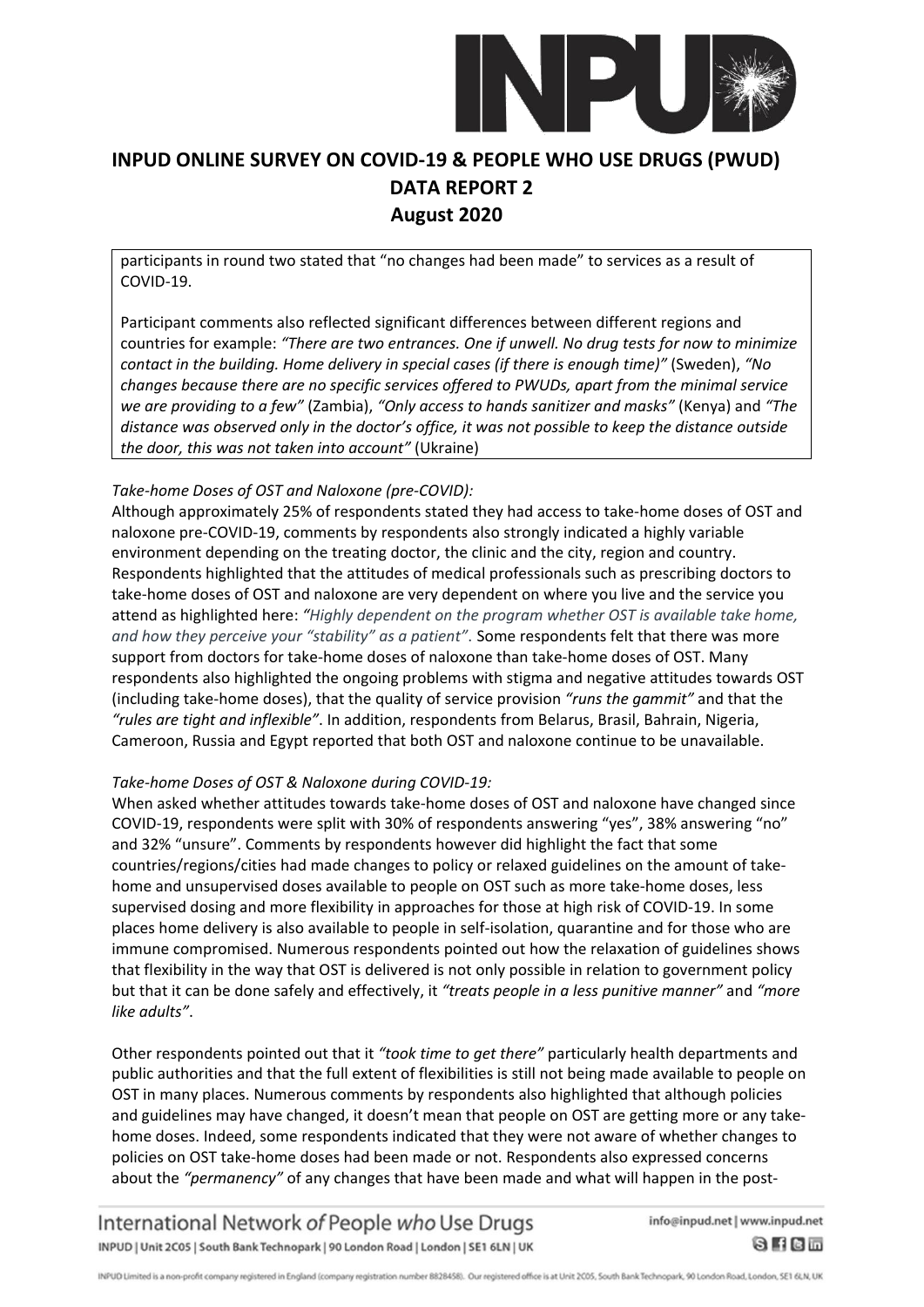

COVID-19 environment. Others highlighted that COVID-19 conditions may have resulted in more flexibility for existing clients but that *"no new registration can be done even for those who need it"* due to the reductions in face-to-face service delivery.

Comments were also made about the important role that peer advocates have been undertaking in relation to changes to policies and directives on access to take-home doses both in relation to liaising with OST doctors, other service providers, health department officials, etc., and ensuring that changes are being communicated to people who use drugs and on OST in the community. There were specific comments about problems and delays in the implementation of changes due to *"breakdowns in communication"* and *"a lack of timely co-ordination between administrators and service providers"* making the situation unnecessarily complex for peer advocates/services and service users.

One important issue raised by multiple respondents was that although there may have been improvements and/or greater flexibilities introduced in relation to OST take-home doses, the same cannot be said for access to take-home naloxone. Respondents spoke about little or no access to take-home naloxone despite also commenting that they believed doctors, on-the-whole, would be more supportive of providing access to take-home naloxone than OST take-homes. But this does not mean that there are no barriers to accessing naloxone as demonstrated by this comment: "*Naloxone is practically unknown even among the drug users while many pharmacists do not encourage drug users to buy it as they are under the impression that the safety it provides would become an incentive for abusing opioids"* (Greece). Further monitoring of this issue is important to gain a better understanding of what is occurring in relation to access to take-home naloxone for people who use drugs and to identify and address ongoing access issues including addressing concerns about access to comprehensive overdose prevention as also highlighted above.

Others pointed out that COVID-19 conditions have, in some places, made limited services even less available due to the closure of mainstream services. Issues were raised about cost increases associated with increased access to take-home doses and how people without means are having to pay for take-home doses that they may not have had to pay for previously due to the closure of services associated with COVID-19. Several comments highlighted the increased difficulties for people who use drugs and those on OST who are homeless and have little information, support or means to access any programs that are available particularly when many services can only be contacted via phone or online services. Respondents from the Hindi, Spanish, Russian and English surveys also highlighted that there are many places where OST and naloxone remains unavailable – regardless of COVID-19.

#### **Updated Data (1 June – 31 July 2020)**

As in round one, the data from round two reflect mixed responses from participants about access to and attitudes/policies towards OST and naloxone take-home doses both pre-COVID and during COVID. In round two approximately 70% of respondents answered "no" or "unsure" to the question about access to OST and/or naloxone take-home doses pre-COVID compared to approximately 75% of respondents in round one. And 60% of respondents answered "no" or "unsure" to the question about whether medical practitioners had supportive attitudes towards take-home doses pre-COVID compared to 70% of respondents in round one.

International Network of People who Use Drugs INPUD | Unit 2C05 | South Bank Technopark | 90 London Road | London | SE1 6LN | UK info@inpud.net | www.inpud.net

 $S$  fem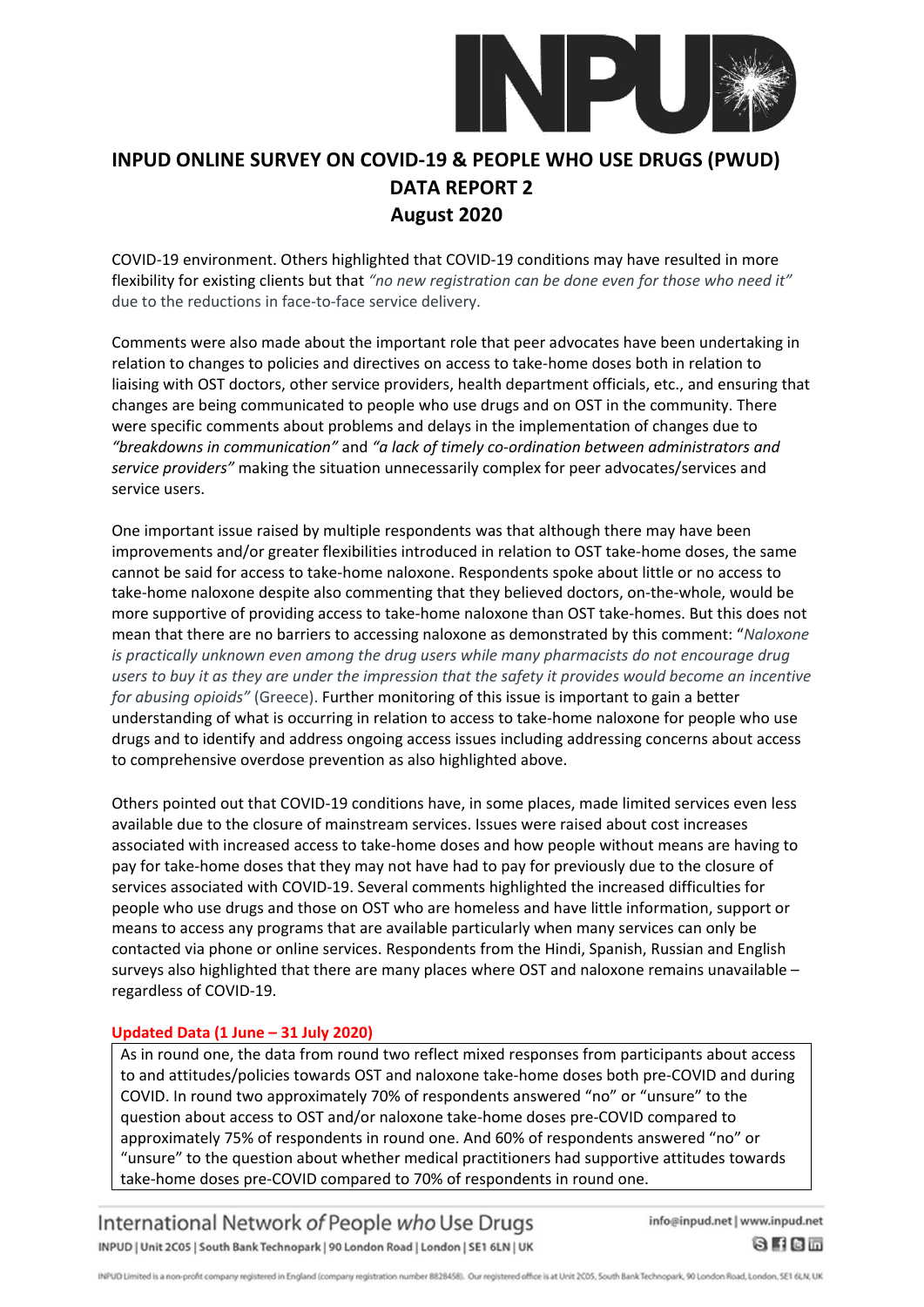

Also, largely consistent with the round one data, are the responses from round two participants on the situation in their local area in relation to supportive attitudes towards take-home doses and whether there has been any *actual* policy change in relation to access to take-home doses of OST and/or naloxone during COVID-19. Once again, responses are mixed and the situation described in the comments provided vary from region to region and country to country with some environments experiencing more positive change than others. Despite these acknowledgements however, over 70% of respondents in round two answered "no" or "unsure" to the two questions on whether attitudes to take-home doses had improved during COVID or whether there has been changes to official policies on access to take-home doses during COVID.

Some of the comments by respondents included: *"In spite of advocacies for home doses of methadone, the state authorities have not validated the recommendations of WHO or UNODC for take home dose during the pandemic"* (Mauritius) and *"Even for stable patients who had been receiving the drug in their hands for 12 years without significant comments, there was no relief, since the doctors bluntly say that you cannot be trusted in anything. On the OST program, patients feel even more stigmatized and no longer free. The goals of OST are completely twisted. We are losing patience and need a qualified comprehensive approach"* (Ukraine) and this *"Everything is bad, nothing good. Everyone is busy with COVID. People rot – doctors do not have time to do anything with them"* (Russia). Other participants highlighted some changes to attitudes and policies in relation to take-home doses during COVID-19 including: *"People in opioid substitution treatment are getting more take homes (people that are seen as more stable)"* (Sweden), *"Take home facilities not available in OST programme pre-COVID but now, take home facility and no need for a home member to accept the take home [on behalf of the OST client] and now they are giving OST take homes for the maximum days"* (India) and *"Attitudes are unchanged, stigma remains, although more take home doses have been made available to people accessing OST"* (Australia).

A small number of respondents also made some specific comments about both naloxone and OST take-home arrangements before and during COVID-19. Some of the comments on take-home access to OST and naloxone before COVID-19 included: *"Only after 1 year or stable with your OST Program you're able to get take home dosage. Naloxone is only available in the local emergency hospitals"* (Malaysia) and *"Naloxone access was very poor before COVID19. It has improved since COVID19 but was one off funding of naloxone. We need naloxone to be reclassified so doctors feel OK about giving to unnamed people and so all NEP outlets can distribute it" (New Zealand).* A number of the respondents expressed that positive changes had been made in response to COVID-19: "*Practicing take home dosage of OST were quite good" (Malaysia) and "Increased take home for OST for all instead of few exceptional cases*" (India), with one respondent stating that "*Attitudes are unchanged, stigma remains, although more take home doses have been made available to people accessing OST*" (Australia). However, these changes have not been consistent across countries: "*NGOs are still advocating for home dose in times of crisis Natural disasters and Pandemics but nothing have been validated until now. The state authorities are still not confident in providing these services to Pwids etc*." (Mauritius) and that adjustments to services for people who use drugs not a priority "everyone is busy with covid. people rot - doctors do not have time to do anything with them" (Russia). Furthermore, peers are also concerned that COVID-19

International Network of People who Use Drugs INPUD | Unit 2C05 | South Bank Technopark | 90 London Road | London | SE1 6LN | UK

info@inpud.net | www.inpud.net

 $8$  fem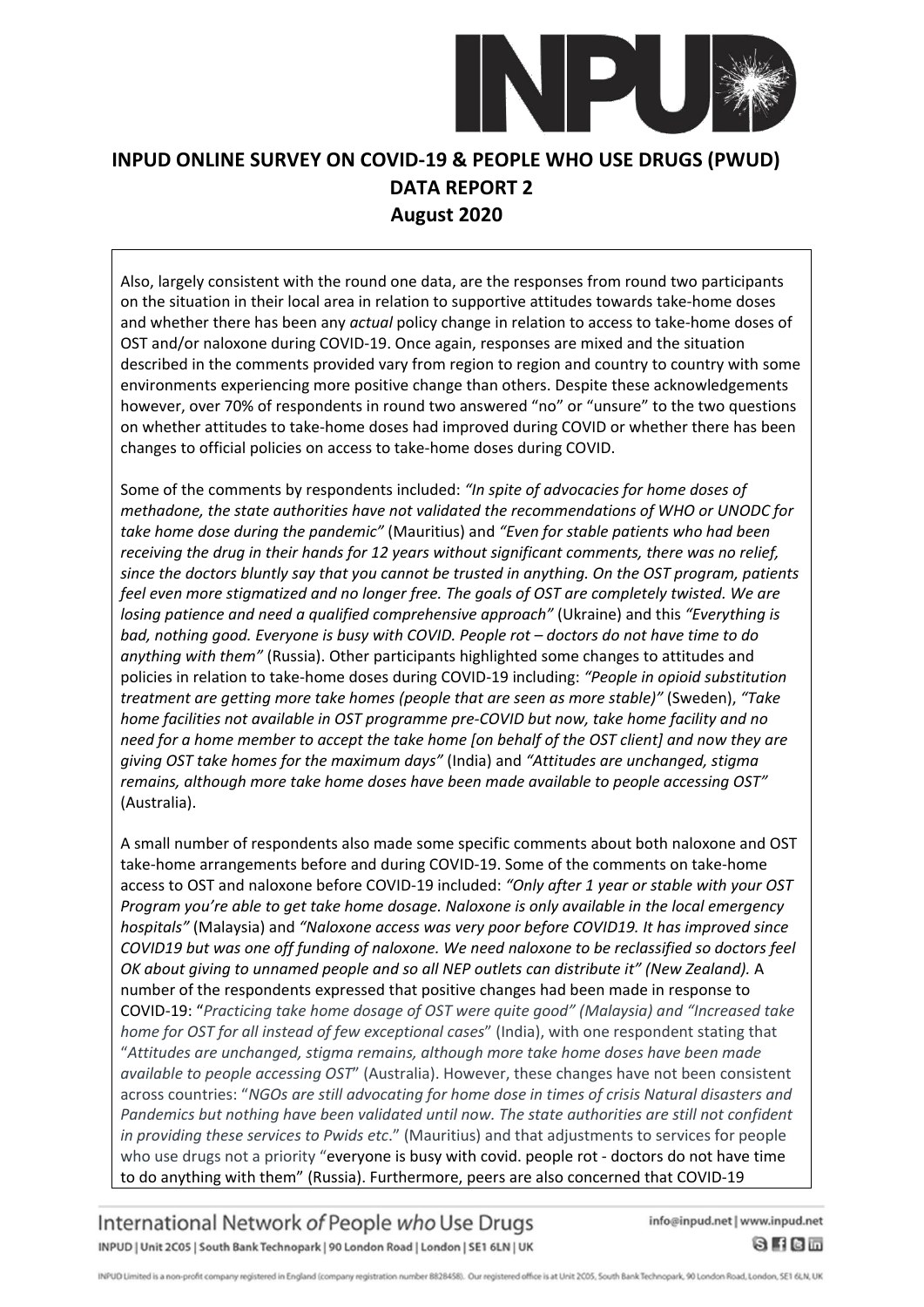

induced changes such as more flexible approaches are temporary rather than likely to mean real change as valiated by a NZ respondent: *"No long-term policy changes for OST or Naloxone. Things have returned to how they were pre-COVID. Takeaway arrangements have returned to pre-COVID arrangements despite doctors realizing OST patients didn't all overdose or sell their takeaways.*" (New Zealand). And finally, *"Naloxone available without prescription from pharmacies. OST policies remain the same, but procedures relaxed only temporarily"* (Australia).

### *Access to Other Health/Support Services:*

When asked about access to other health and support services during COVID-19, on average only 30% of respondents indicated they had access to outreach and free food services, followed by 20- 30% of respondents who indicated access to housing, emergency shelters, free legal services, women's services and family & domestic violence services. Over 20% of respondents indicated they had no access to other health and support services.

Some of the comments provided by respondents give a sense of the confusion, frustration and hardship many people who use drugs are experiencing in relation to accessing broader health and support services, not only in the time of COVID including: *"the landscape of services has dramatically changed and I'm unsure of what is no longer available at this time"* and this comment*,* that highlights the discriminatory rules conditions imposed on people who use drugs that limit their ability to freely access existing social services. *"Only the newly opened one Shelter for Homeless Drug Users. Nothing else and sadly nothing for women. Nothing provided for abused women who use drugs. They are usually asked to 'get clean' and then come back to a safe place/shelter to sleep or be treated for the abuse. The results are horrendous as they are practically left to suffer, unable to brake [sic] free of their abusers"* and *"Drug-using sex workers in my area - my peers - hardly have access to any of the above even outside the context of a pandemic"*.

#### **Updated Data (1 June – 31 July 2020)**

In round two, on average 35% respondents stated they had access to outreach services with another 20-25% respondents stating that they had access to housing, free food and legal services during COVID-19. A further approximately 15% of participants had access to women-specific services and only 5% of respondents indicating they had access to family & domestic violence services or emergency shelters. On average 20% of respondents stated they had "no access" to the other health and social support services with comments such as: *"No deliberate programs or support apart from our initiative of providing messages to a few due to lack of resources and government restrictions due to COVID19*" (Zambia). A couple of respondents did identify some specific additional supports, but these appeared limited in scope and duration: *"Provision of ARVs to peers and food packs to peers by NGOs only."* (Mauritius) and *"Increased government payments made it easier for people to get by, but that is reducing soon"* (Australia).

### *Impact of COVID-19 on PWUD:*

The final question in the section on health and harm reduction related to how respondents are coping in relation to the impact of COVID-19 on how they are feeling. Respondents could select as many options as applied. Between 40-50% of respondents reported feelings of loneliness, anxiety, social isolation and feeling uncertain and scared about the future. A further 35% of respondents reported feeling anger and frustration and while 30% of respondents reported feeling depressed

International Network of People who Use Drugs INPUD | Unit 2C05 | South Bank Technopark | 90 London Road | London | SE1 6LN | UK info@inpud.net | www.inpud.net

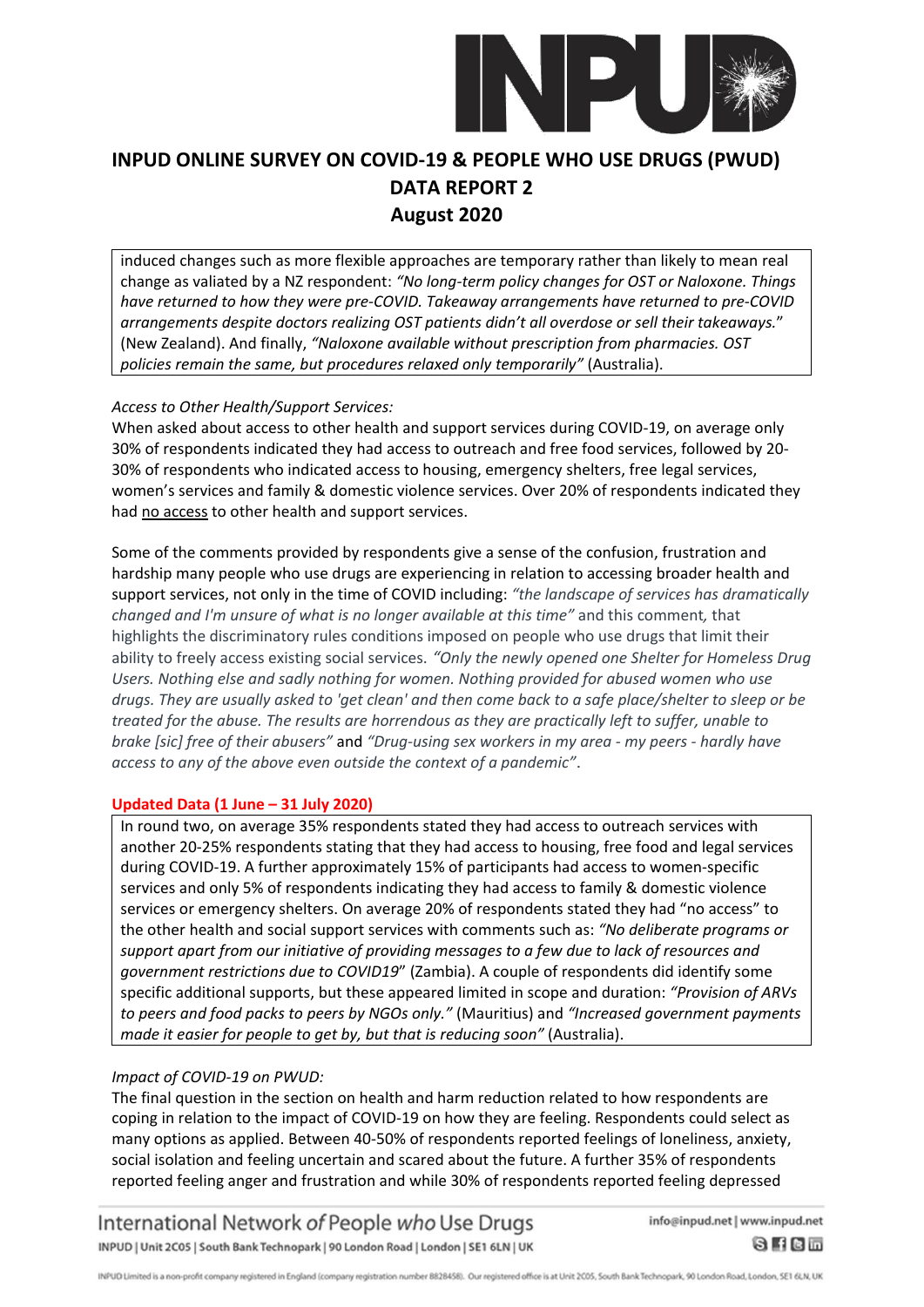

another 30% stated they were feeling OK and coping OK. While approximately 25% of respondents said, they were unsure about the impact that COVID is having for them, almost 20% reported having suicidal thoughts.

### **Updated Data (1 June – 31 July 2020)**

Similar to the previous report, between 40-60% of respondents reported feelings of loneliness, anxiety, social isolation and feeling uncertain and scared about the future. A further 50% of respondents reported feeling anger and frustration and while 20% of respondents reported feeling depressed another 30% stated they were either feeling OK and coping OK and/or not entirely sure yet about the impact of COVID-19 on how they are feeling. Comments highlighted the ongoing feelings of uncertainty, anxiety and fear including: *"it's like no one cares"* and *"fear of loss of rights"* and *"anxiety for the future".*

As identified in the previous Data Report in June, while the above issues are difficult to measure in a qualitative survey, and of course, different issues will affect different people in different ways depending on many other factors including their background/context/country, etc., it does provide some insight into the ongoing impact COVID is having on an already highly marginalised and criminalised community.

### *Section 2: Drug Use & Safe Supply*

This section focused on a series of questions about changes to the illicit drug market, drug use practices, drug-related overdose and disruptions to OST medications for people who use drugs in the COVID-19 pandemic environment.

#### *Changes to the Illicit Drug Market:*

Between 50-70% of respondents reported that prices have increased, quality has decreased and deals have become smaller. Over 40% of respondents also reported that people are switching drugs because they cannot get access to their preferred drugs/s but others highlight that lockdown and lack of contact with people makes it difficult to know what is really happening: *"It's a mixed reality and depends on the drug of choice. People seem to be using more cannabis and less cocaine... but again difficult to tell with little access to the outdoors."*

A further 30% of respondents reported problems with adulterants. Just over 10% of respondents reported new drugs appearing on the market and comments referred to increases in people buying drugs online and a decrease in street dealing due to increased visibility, police presence and large fines for breaching lockdown directives including this comment: *"Police make more controls than before. It's difficult buy and sell in streets"* (Italy) and *"Meeting with people is risky from both the virus and police".*

Approximately 5% of respondents reported no change in the market but, additional comments from respondents indicated that people are expecting this situation to change as the COVID-19 lockdown continues including the following comments: *"no change yet but we expect it to come soon"* and *"We expected substantial shortages but no dramatic changes have been noticed yet in the market"*  and *"Heard varying reports" and" Talk of potential shortages"* and *"…there have been scattered* 

International Network of People who Use Drugs INPUD | Unit 2C05 | South Bank Technopark | 90 London Road | London | SE1 6LN | UK

info@inpud.net | www.inpud.net

8 f 8 m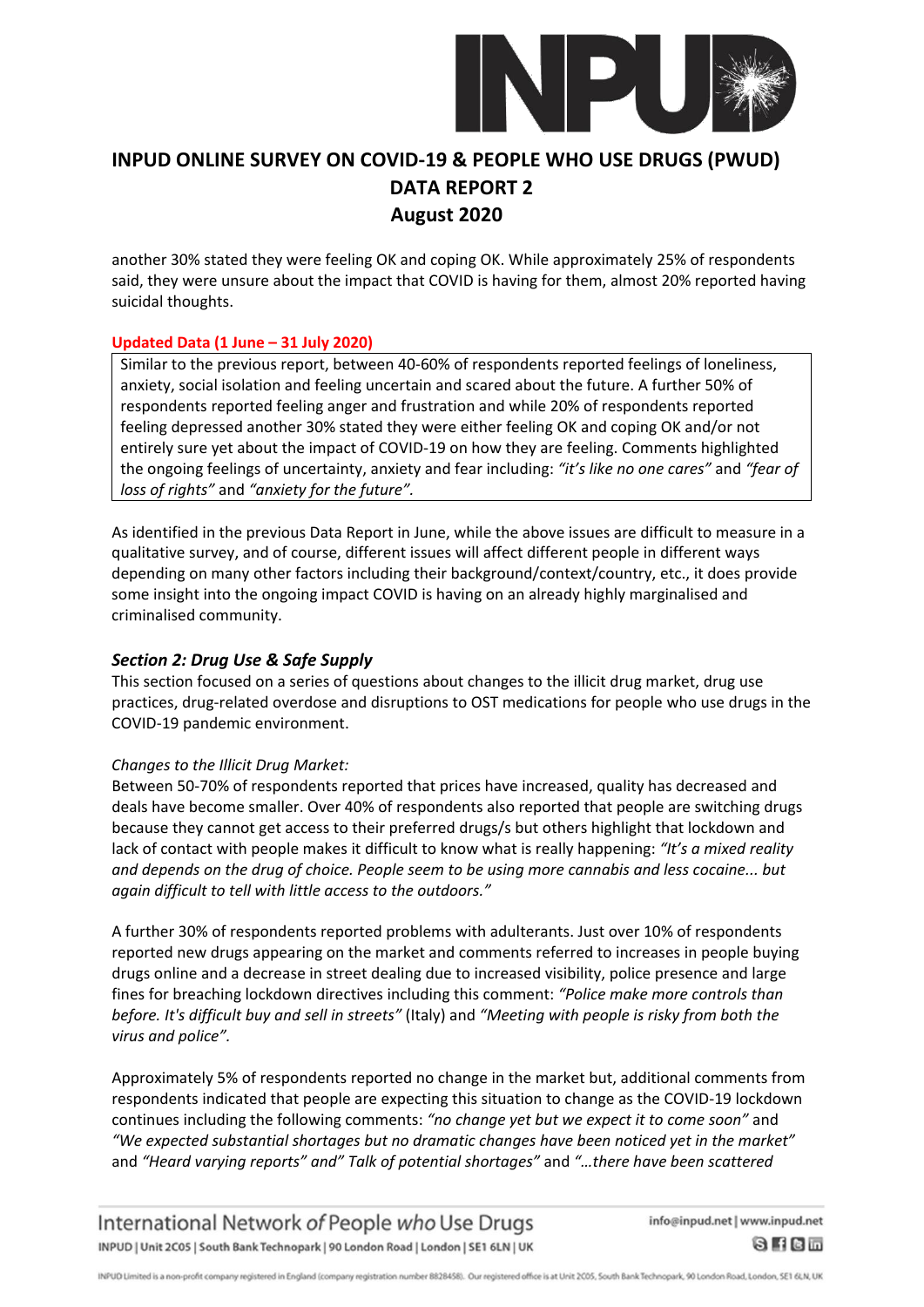

*reports of reduced availability and purity, and higher prices - mainly for heroin and cannabis"* (United Kingdom).

### **Updated Data (1 June – 31 July 2020)**

The data from round two indicates a slight increase in the numbers of respondents reporting that prices have increased, quality has decreased and deals have become smaller during COVID-19 with between 60-80% respondents reporting such changes in the illicit drug market (which is consistent with views above in round one that people were expecting the market to change as the COVID lockdown continued). One respondent commented: *"There is less product and it is more difficult to get."* (Mexico) The number of respondents reporting that people are switching drugs because they cannot get their preferred drugs has also increased from 40% to 70% of respondents in round two. Responses in relation to problems with adulterants were slightly lower at around 22% (compared to 30% in the previous round) and new drugs appearing on the market remained about the same with approximately 11% of respondents identifying this as an issue. Comments from respondents included: *"Heard numerous stories of people getting dangerous and inferior drugs or changing drug of choice to alternate substance"* (Australia) *"Many had to detox on bupe or just go cold turkey"* (India)

### *Involuntary Withdrawal Due to Changes in Drug Market:*

When asked if they have been forced into involuntary withdrawal due to changes in the drug market or have heard about other people experiencing this almost 60% of respondents answered "yes" with a further 30% answering "no" and 10% unsure. The additional comments provided by respondents also spoke to this issue including: *"People are trying any sorts of drugs to manage their withdrawals"* and *"isolation has increased alcohol use to offset difficulties in acquiring drug of choice"*.

#### **Updated Data (1 June – 31 July 2020)**

Respondents in round two reporting forced involuntary withdrawal due to change in the drug market increased slightly with 69% answering "yes", 25% answering "no" and 6% "unsure". Additional comments included: *"Yeah peers are using fake stuff which have even caused death since there is no mechanism in place to test this new drug in the street to prove what we consume or use through injecting is good, real and healthier"* (Kenya) and *"Clients reported withdrawing because of supply issues"* (New Zealand) and this: *"All substances have become harder to access and more expensive. Harder to get prescription medication which is heavily impacting people with chronic pain, with further options limited."* (Australia)

#### *Increased Risk of Overdose During COVID-19:*

When asked if they have heard of more people using alone because of physical distancing requirements, 50% of respondents answered "yes" with a further 29% answered "no" and 21% answering "unsure". The fact that half of the respondents answered "yes" indicates that increased risk of overdose is a significant issue for people who use drugs during COVID-19 lockdown/isolation. Comments from respondents highlight the impact that social isolation is having on people who use drugs: "*People who live alone are the main ones affected - I know of several singletons who are using a variety of drugs alone because of the lockdown - including heroin users"* and another respondent simply added *"I'm using alone more".* 

International Network of People who Use Drugs INPUD | Unit 2C05 | South Bank Technopark | 90 London Road | London | SE1 6LN | UK

info@inpud.net | www.inpud.net

8 f 8 m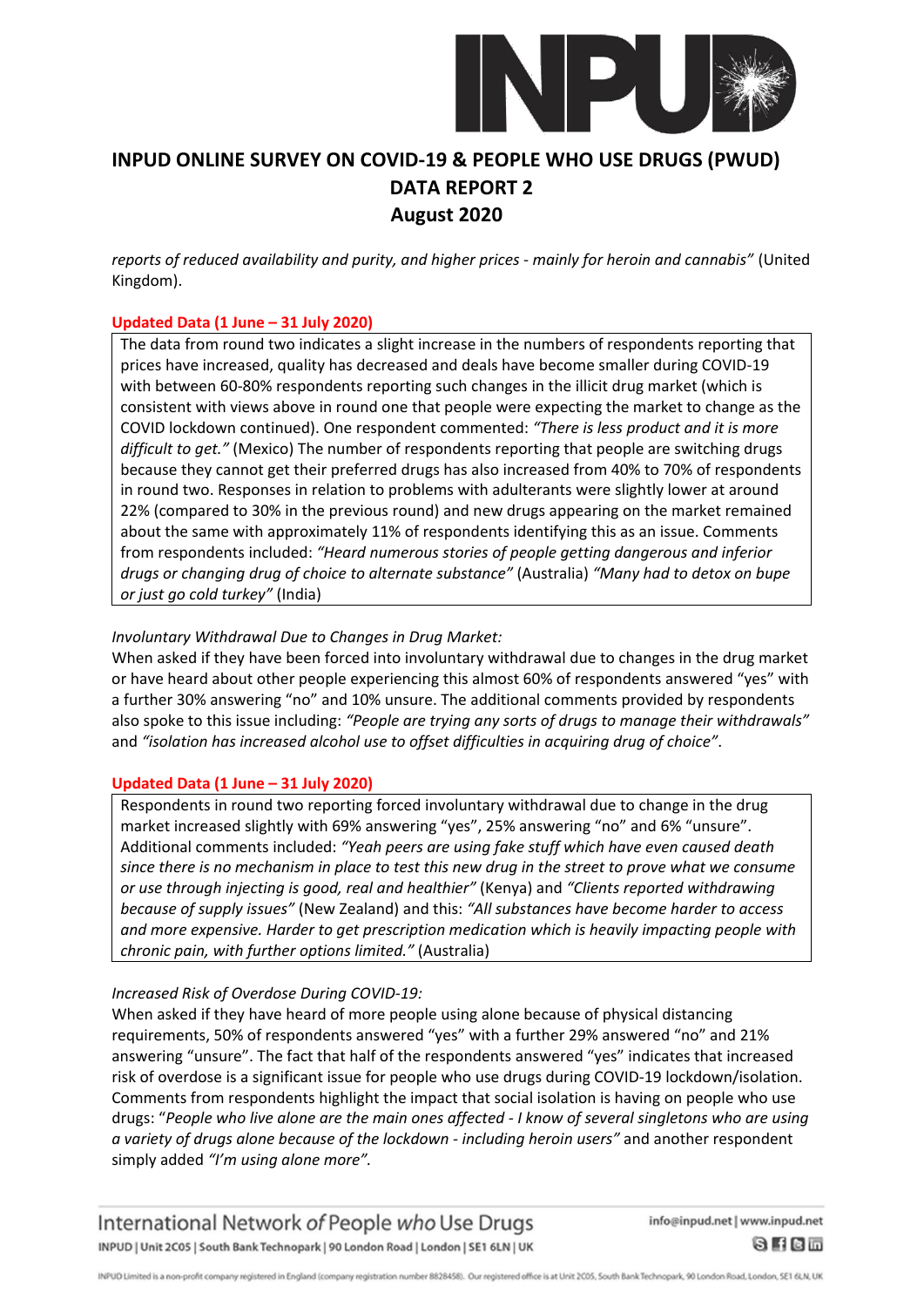

We asked if people have seen/heard of increases in overdoses during COVID-19 and 14% of respondents answered "yes" with comments including: *"I've known 3 people who have died since the pandemic started. OD rates have skyrocketed in my county. Last year we had 96 OD's, we've had 76 in 3 months during the pandemic"* (United States) *and "Multiple overdoses in the park. Less services mean people are more at risk"* (United States)*.* Others highlighted issues such as tolerance including *"new users with no tolerance" and "return to use with no tolerance"* (United States)*.*  Others spoke on a more personal level: *"Personally I lost (OD result in Death) 2 friends - 1 very close and one estranged - within a week of each other and have heard of at least 2 other revived ODs in same month. Shits crazy"* (Australia) and this comment *"A friend died from an overdose of drugs and alcohol"* (Bolivia)*.*

Although 60% answered "no" to whether they have seen/heard of increases in overdoses during COVID-19, the remaining 26% of respondents answered "unsure" to this question. Indeed, in additional comments multiple respondents explained that although they may have answered "no" or "unsure" this did not mean that overdoses were not happening in their local area or networks but rather, that people feel very disconnected from what is happening around them due to social isolation and that the lockdown requirements make it very difficult to confirm anything that one does hear. Comments were also made about people not reporting on this issue due to fear.

This issue highlights the need to develop COVID-specific harm reduction/overdose prevention messaging by and for people who use drugs that does not simply reproduce existing messaging such as "don't use alone" but understands the complex situations that people who use drugs are managing and provides credible and realistic information for COVID conditions. Furthermore, when taken together with the data above on the ongoing lack of adequate access to take-home naloxone and comprehensive overdose prevention, INPUD would suggest this entire area of harm reduction for people who use drugs requires urgent attention during COVID and beyond.

### **Updated Data (1 June – 31 July 2020)**

When asked about whether participants were aware of people using alone more because of COVID restrictions and social distancing requirements, round two participants were quite split with approximately 35% of respondents answering "yes", 35 % answering "no" and the remaining 25% answering "unsure". In relation to the question on awareness of increases in overdose deaths during COVID, approximately 85% of participants answered "no" or "unsure" compared with 15% answering "yes". As discussed in the first Data Report above however, it is unlikely that these data mean that overdoses are not happening but rather, that people are unsure about what *is* happening around them due to social distancing requirements and COVID restrictions. This is reflected in the comments by several respondents including *"Lots of relapses in recovery community and lots of deaths"* (United States) and *"People using home alone instead of with others"* (New Zealand) and *"usually use in groups, but have been limiting to people in household"* (United States).

Other participants highlighted that it can be difficult to know exactly what people are doing due to lockdowns and ongoing restrictions *"Difficult to gather accurate data"* (Zambia) and *"No change… I think, unsure"* (Ukraine) and *"I work at a needle exchange; participants have noticed a lot. People I know personally haven't experienced anything like that though"* (United States).

International Network of People who Use Drugs INPUD | Unit 2C05 | South Bank Technopark | 90 London Road | London | SE1 6LN | UK info@inpud.net | www.inpud.net

8 f 8 m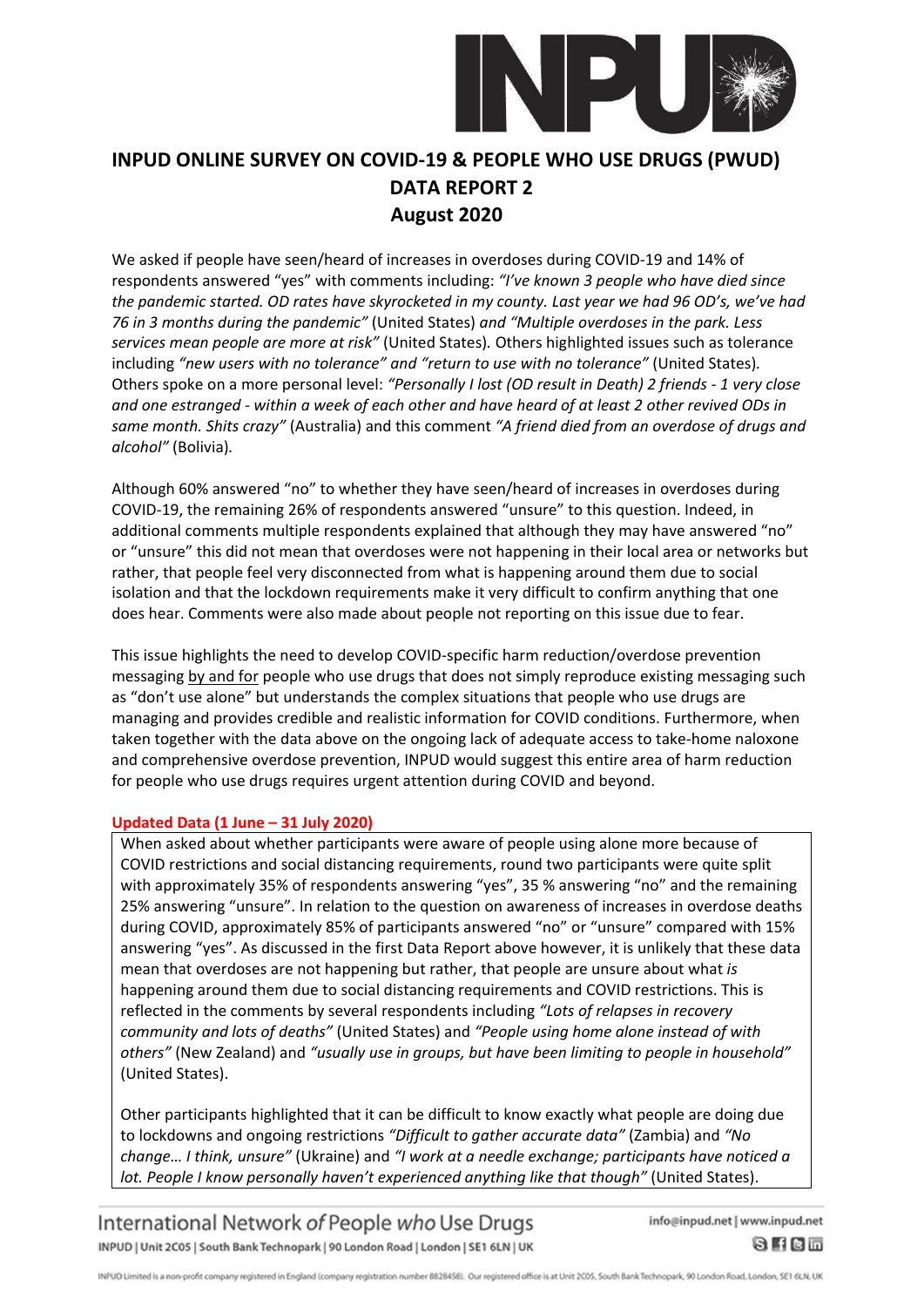

Difficulties associated with the lack of reliable data and insufficient education on overdoses was also raised by several respondents such as *"No data available for any overdose cases in Malaysia"* and *"personally no, but some data suggests differently"*, *"not sure due to inaccurate data*" and *"overdose is happening everywhere every day but it's hard to know only to realise later coz most people have no knowledge about overdose" (Kenya).*

### *Disruptions to OST Medications During COVID-19:*

When asked if changes had been made to OST to make it easier and faster to get onto the program during COVID-19 some respondents reported services introducing specific measures with 26% reporting introducing take-home doses for OST, 41% reporting increases in the number of takehome doses for OST, 13% reported an easing of entry procedures, 18% reported removal of requirements for supervised consumption and 19% reported removal of requirements for compulsory urine analysis testing.

Despite the above changes, 40% of respondents reported "no change" to make access to OST easier or faster during COVID-19 with comments about continuing barriers to access despite policy changes such as people not being given as much flexibility with take-home doses, unsupervised consumption, etc., as the policy allows as well as arbitrary rules, onerous requirements such as 'locked-boxes' for storage of take-home doses. As also identified above, respondents also commented on difficulties associated with restrictions on new OST clients during COVID-19. Having said this however, some other respondents commented on how services had worked to implement the relaxation of guidelines including increases to take-home doses, longer scripts, simpler processes,  $3<sup>rd</sup>$  party pickup for people in quarantine or isolation and one respondent spoke about the introduction of a hydromorphone prescribing service for people in 'active addiction' as a new service during COVID-19.

When asked specifically about disruptions to OST medications during COVID-19, while most respondents (44%) answered "no", this was closely followed by 36% of respondents answering "unsure" and 20% of respondents answering "yes". The lack of access to information about what is happening and what other people are experiencing due to lockdowns is likely to explain the high level of respondents answering "unsure" to this question. Nevertheless, respondent's comments did indicate disruptions, particularly for new clients to the program due to service closures and restrictions and for people on post-release from prison. Respondents also raised some issues with people already on programs in relation to the effect of lockdown on getting to clinics and chemists for dosing/pick-up including difficulties getting through check-points in some places and miscommunications in relation to the new arrangements such as scripts not sent to pharmacy, confusion over service hours and contacting services in shutdown.

#### **Updated Data (1 June – 31 July 2020)**

Participants in round two indicated largely consistent responses with round one data in relation to the introduction of specific measures to allow for take home doses for OST (22%) compared to (26%) in round one (above) and (35%) reporting an increase in the number of OST take home doses compared to (41%) in round one (above). Unlike the round one data however, few participants reported *other* measures to improve access to OST including easing of entry procedures and removal of supervised consumption and urine drug-screening requirements with

International Network of People who Use Drugs INPUD | Unit 2C05 | South Bank Technopark | 90 London Road | London | SE1 6LN | UK info@inpud.net | www.inpud.net

 $8$  fem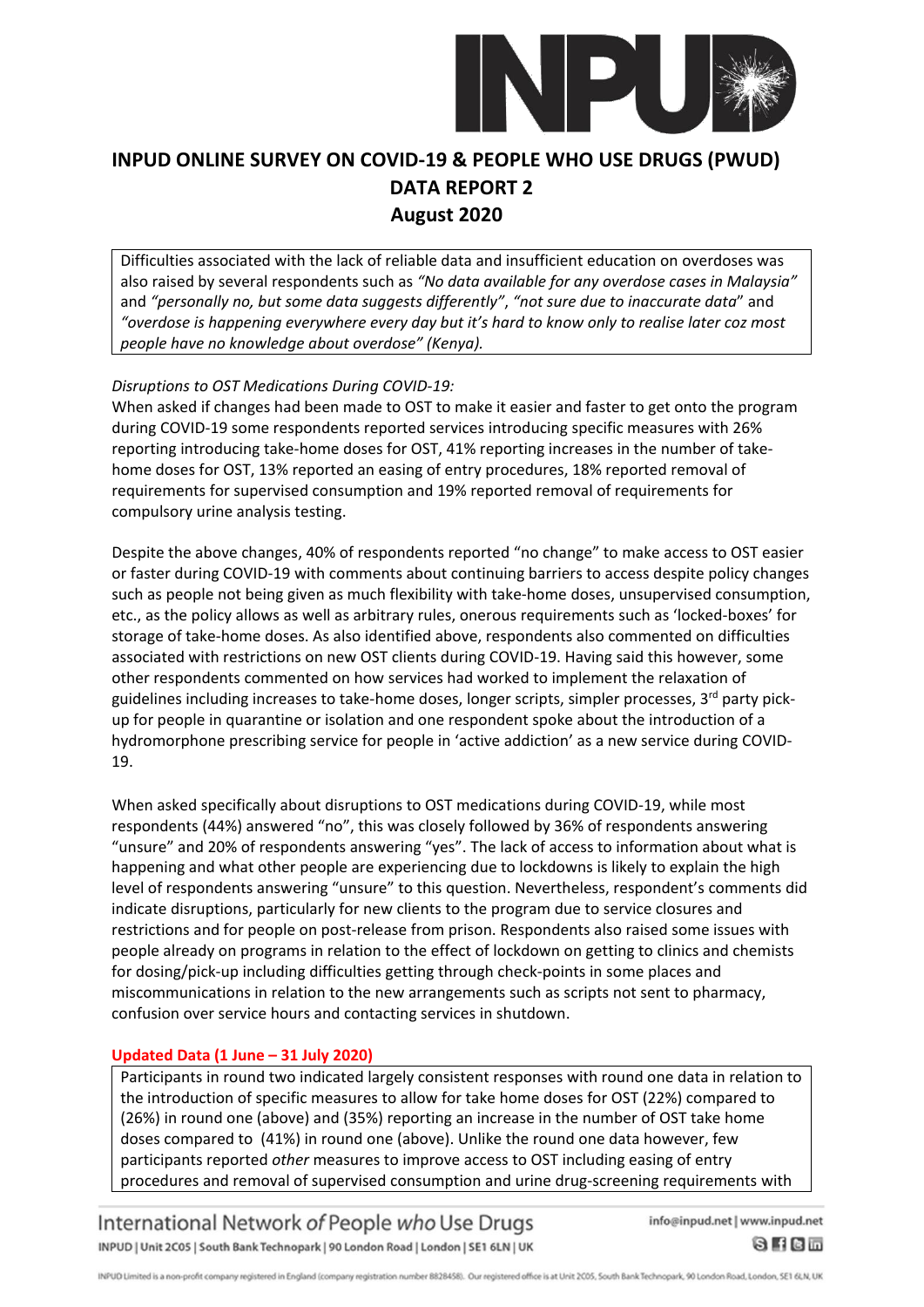

under 5% of respondents reporting these measures *"urine tests were randomly done and if you were found positive you'll lost your 3-5days of OST doses as a punishment"*(Malaysia). Importantly, 45% of respondents in round two stated that there had been "no changes" to make OST easier or faster to access in response to COVID-19 including comments such as *"not on the agenda* (Cote d'Ivoire) *"*, *"no OST"* (Russia) and *"Access to OST and harm reduction were stopped during COVID-19"* (Mauritius).

Some participants however did highlight other measures that had been implemented to make accessing OST easier during COVID (beyond take home doses) including comments such as *"OOAT mobile van started… First ever mobile van for OOAT clinic has been started and running successfully, delivering its services to many surrounding villages… Every age group got benefit of this mobile van"* (India) and *"third party pick up in some instances"*. Other participants also highlighted however that any measures that were introduced were temporary and in some places these measures were already being rolled back including *"Temporary increase in takeaway doses and phone appointments instead of in person"* and *"Compulsory urine testing now resumed again and limits on take home doses brought back for most"* (Australia).

Finally, while only 20% of respondents in round two answered "yes" to the question about whether they were aware of people experiencing disruption to their OST medications due to COVID-19, with the remaining 80% answering either "no" or "unsure", these data are consistent with round one. As already outlined in the first Data Report above, this is likely to be associated with a lack of information about what other people are experiencing due to lockdowns and other restrictions. This is further supported by the fact that of the 80% answering "no" or "unsure", 35% of respondents answered "unsure". Of the 20% answering "yes" to this question about disruptions, comments included: *"During lockdown many people could not reach their clinic and made them default"* (Kenya) and *"interruptions if you miss 3 consecutive days"* (Mauritius), *"police did not let OST clients go and private OST centers were closed*" (India). Respondents also offered solutions to these disruptions and to the public health issues associated with COVID-19 including: *"Take home doses should be the solution for the situation of COVID-19 and in another way that is social distance and prevention" (Kenya).*

### *Planned Decreases in Policing of Drugs During COVID-19:*

When asked whether they were aware of any plans to decrease policing of drugs for personal possession and small scale supply to keep drug markets stable during COVID-19 and prevent overdose and other harms, most respondents answered "no" (73%) or "unsure" (20%) with only 7% answering "yes". Despite the lack of formal or "planned" changes, respondents made comments about changes to policing *"local police have stated that they are being "reactive" instead of "proactive" and making fewer arrests - not for our safety's sake, however, but theirs"* (United States)*.* Other respondents stated that policing of people who use drugs for non-violent small-scale supply offences continues unchanged, but now police have increased powers (India, Australia, Bahrain).

Other respondents spoke about homeless people who use drugs being the main targets of policing partly due because with lockdown, people on the streets *"standout more"* which some highlighted is made worse by the lack of safe consumption rooms: "*We have rather been the main target of police and gendarmeries since the crisis started since there are many homeless drug users and no* 

International Network of People who Use Drugs INPUD | Unit 2C05 | South Bank Technopark | 90 London Road | London | SE1 6LN | UK

info@inpud.net | www.inpud.net

8 f 8 m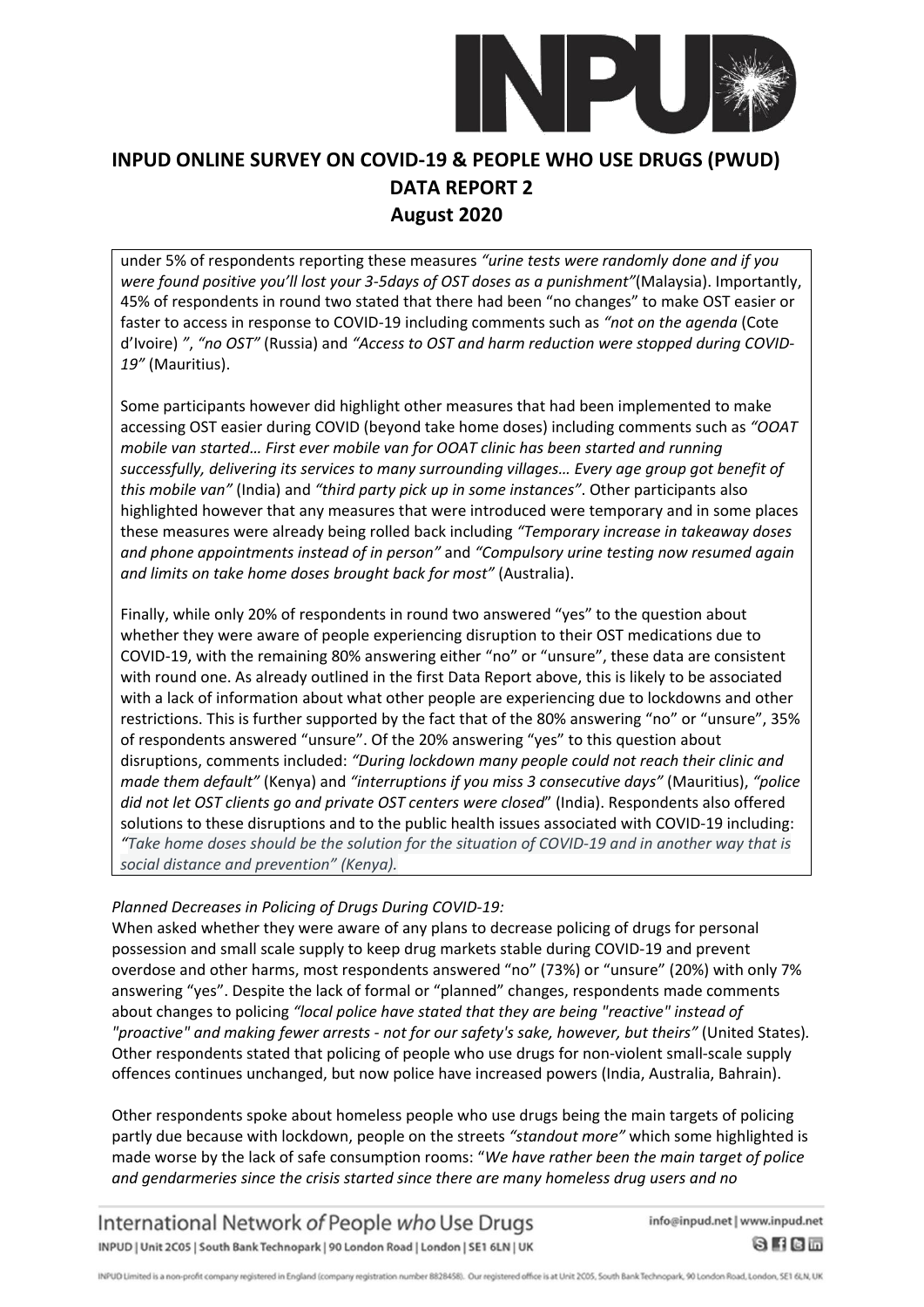

*consumption room existing"*. Some other respondents reported an increase in policing and in fines for people who use drugs breaching the isolation rules. While other respondents reported noticing a decrease in *"stop and search"* of people who use drugs in their areas (such as the United Kingdom), however some felt this had more to do with police not wanting contact due to fears of the virus.

#### **Updated Data (1 June – 31 July 2020)**

In line with participant responses from the first round of data collection above, when asked whether they were aware of any plans to decrease policing of drugs for personal possession and small scale supply to keep drug markets stable during COVID-19 and prevent overdose and other harms, most respondents in round two answered "no" (80%) or "unsure" (15%) with only 5% answering "yes". In addition to the fact that changes to policing of drug use have been minimal, a few participants also commented on the temporary nature of any changes that were seen such as: *"There was an initial decrease in policing activities for safety reasons around infection control, however normal policing activities now resumed…"*(Australia) In line with the majority of participants who answered "no" to this question, some participant comments highlighted how COVID, rather than leading to reform, has in fact led to an intensification of policing in some places including: *"Rather it was full of policy abuse and physical aggression"* and this *"During the epidemic [there] has been highly intensified law enforcement to capture consumers and small social traffickers as on someone's go ahead from the top."* Nevertheless, even under difficult circumstances, respondent comments spoke to hope for the future and their ongoing work to change policies and laws: *"We are advocating for laws and policies that decriminalize drug use for the sake of accessing health services freely. We are talking to government and other stakeholders to advocate for policy change"* (Zambia).

### *Section 3: Drug Laws & Detention*

This section focused on a series of questions about drug laws and detention including developments in relation to decriminalisation and small-scale drug possession, policing practices, courts and alternatives to prison sentences, use of early-release and pardons and compulsory detention issues during COVID-19.

### *Decriminalisation of Personal Possession & Use During COVID-19:*

We asked respondents about whether personal possession and use of drugs are decriminalised in their city/state/country and whether this has changed during COVID-19. Perhaps unsurprisingly, most respondents 75 – 80% answered "no" to both questions. While 20% answered "yes" to decriminalisation prior to COVID-19, only 3% of those who responded reported any change to drug laws towards decriminalisation for personal possession and use of drugs during COVID-19. Although respondents did not provide specific details on laws that had changed, respondents did highlight that it is only certain drugs, under certain circumstances but people who are engaged in *"more stigmatised drug possession"* are still being charged. Others stated that it is only cannabis that has been decriminalised or depenalised to any significant degree rather than other illicit drugs. It was also noted that even where laws have changed, sometimes *"people who use drugs are not aware of the changes to provisions"* or the new rights associated with the changes.

Respondents also reported that in some environments, police *"turn their eyes elsewhere"* for cannabis use and sometimes for *"recreational", "tourist"* and *"club scene use"* but still prosecute

International Network of People who Use Drugs INPUD | Unit 2C05 | South Bank Technopark | 90 London Road | London | SE1 6LN | UK info@inpud.net | www.inpud.net

8 f 8 m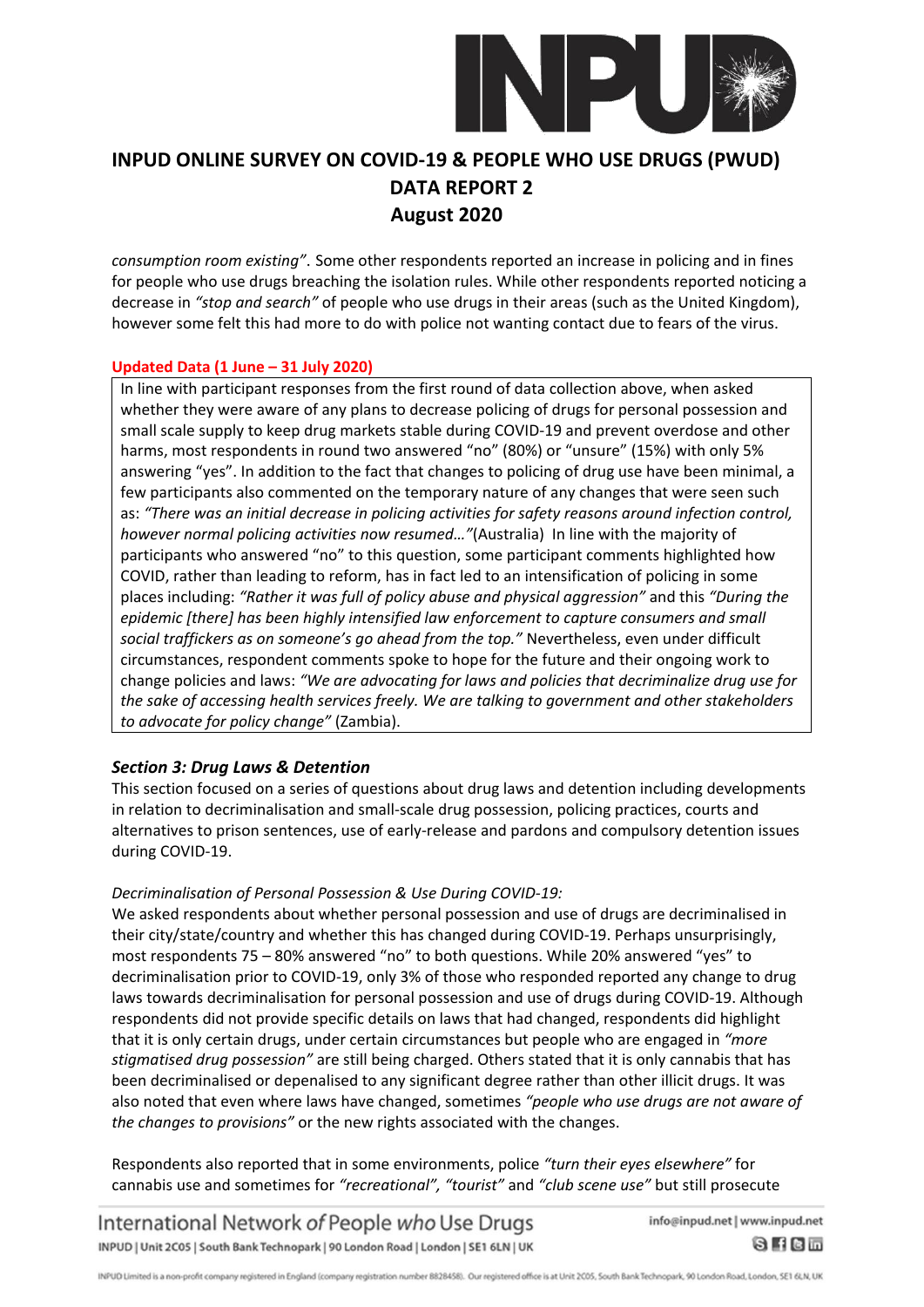

local people who use drugs. Some respondents highlighted that sometimes there is decriminalisation at a city or state/provincial level but not country-wide which can cause major problems for people who use drugs who move around or travel. Even if small amounts for personal use are decriminalised, other respondents highlighted that police can still arrest and interrogate the person for cultivation or manufacturer which still carry a prison term. Respondents also highlighted that: "*many arrest were made and put people into prison during the lockdown. One died in prison from suicide after 4 days from the arrest"* (India)*.* Other respondents wished to draw attention to the fact that most countries have seen no reform and indeed, have extremely harsh drug laws that have sometimes become more severe rather than more relaxed during COVID-19.

#### **Updated Data (1 June – 31 July 2020)**

In line with previous responses above, when asked about whether personal possession and use of drugs are decriminalised in their city/state/country and whether this has changed during COVID-19, most respondents 85 – 95% answered "no" to both questions. While 10% did answer "yes" to decriminalisation prior to COVID-19, no respondents reported changes to drug laws *during* COVID-19. In addition to the 95% of respondents who answered "no" to the question about changes during COVID-19, the remaining 5% of respondents all answered "unsure". The comments from respondents also highlight the ongoing scale and extent of criminalisation including: *"All drug classes are criminalized, both possession and trafficking, even being found in possession of paraphernalia is a criminal offence."* (Zambia) and *"We criminalise and harshly punish drug use and possession."* (India) Other comments (similar to previous comments above) highlight that even where there has been some level of change, such changes are often very limited: *"Only cannabis is decriminalized for personal use. If anything, there has been an increase in charges and penalties for personal use of other illicit substances [during COVID-19]."* (Australia)

### *Increases in Policing for Drug Possession & Small-Scale Supply During COVID-19:*

Respondents were asked about increases in policing for possession and small-scale supply of drugs during COVID-19 and while 38% answered "no" and a further 32% answered "unsure", 30% of respondents answered "yes" this question. Some of the key issues highlighted by respondents included the fact that people who use drugs and homeless people who use drugs are *"standing out more"* and *"get noticed more"* due to lockdowns and coming to police attention more easily due to the lack of other public activity. Respondents also stated that people who use drugs are being *"caught up"* in routine policing such as stopping people to check if they have *"a valid reason for being out"* and people being arrested and charged as a result for possession and dealing. One respondent stated that *"people who use drugs are being charged twice if they leave home to buy drugs. Buying drugs is considered 'non-essential' so people get massive fines for 'non-essential' travel and then also charged for drug possession"*. Respondents also added that *"police have been alerted in some places to be more vigilant about people who use drugs coming out to buy drugs"*. Countries where this is reported as occurring include India, Australia, Mauritius, Malta, United States, Italy, Paraguay, Russia, and Ukraine.

#### *Courts and Alternatives to Prison Sentences During COVID-19:*

When asked about whether courts are using alternatives to custodial sentencing for minor drug offences during COVID-19, most respondent (48%) answered "no", with a smaller number of respondents answering "yes" (24%) and "unsure" (28%). Of those who answered "yes" a small

International Network of People who Use Drugs INPUD | Unit 2C05 | South Bank Technopark | 90 London Road | London | SE1 6LN | UK info@inpud.net | www.inpud.net

 $8$  fem

INPUD Limited is a non-profit company registered in England (company registration number 8828458). Our registered office is at Unit 2C05, South Bank Technopark, 90 London Road, London, SE1 6LN, UK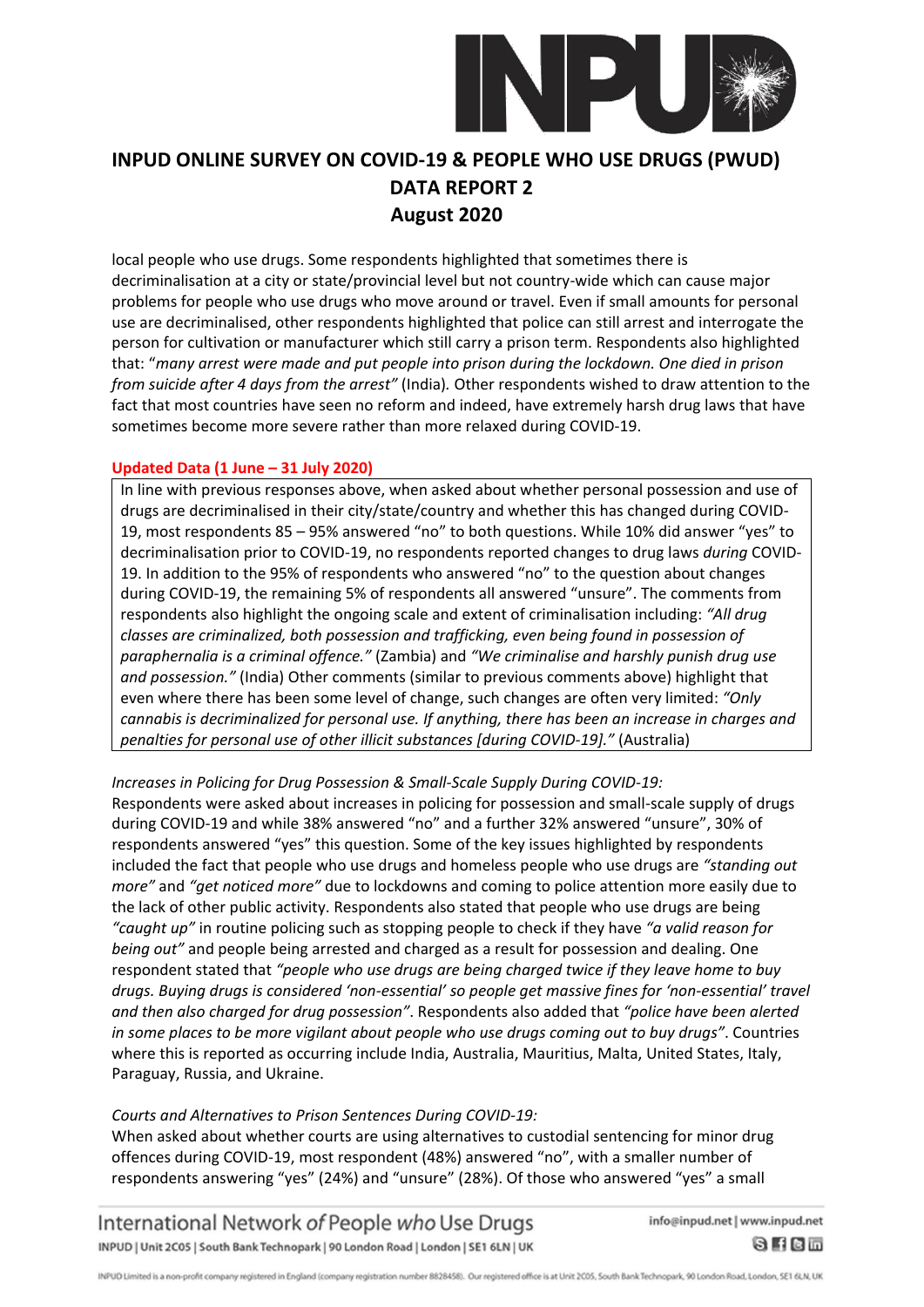

number of respondents reported some judges using discretion available to them to avoid the use of custodial sentencing but most comments related to a lack of change. It should be noted however, that the 28% of respondents answering "unsure" likely reflects the fact that many people will not have a full understanding of (or access to information on) how magistrates, justices, etc., are responding under the COVID-19 conditions.

#### *Early Release or Pardons During COVID-19:*

When asked about whether people who use drugs are being released early or pardoned for nonviolent, minor drug offences and/or for those who have less than six months to serve, 42% of respondents answered "no", 27% answered "yes" and 30% answered "unsure". The higher number of respondents answering "unsure" probably relates to the lack of information on actual numbers of people being released despite public announcements that people would be released in some cities/regions/countries as supported by this comment: *"I'm pretty sure that is a no, but I could be wrong. I haven't heard of any cases but that doesn't mean that it's not happening".*

Some respondents commented that despite public announcements about early releases for people with non-violent offences and good behavior records, there appears to have been very little action in reality: *"the UK government promised to release more low-risk prisoners and those nearing end of sentence, but the statistics show only a few hundred have been released. Dreadful situation"* and this comment *"Pick and choose, not all the prisoners who were release for non-violence criminal charges from prison*". One respondent also reported: *"People are getting out early individually b/c of medical reasons, but that's it. There are local legal efforts to #freethemall, but our supposedly progressive prosecutors resist them*" and *"I read that people with lighter prison terms or good behaviour records would be released during the pandemic but I have not seen any changes. There is talk of it but no action so far"*.

A small number of respondents made comments however about prisoners being released during COVID-19 including this comment: *"500 people released from prison .... most of them were arrested for drug consumption"*. Along with several other issues identified in this survey, developments in relation to early-release and pardons should be monitored further to confirm whether policy commitments in this space are being implemented.

### **Updated Data (1 June – 31 July 2020)**

Responses to the questions about policing, courts, prisons, compulsory detention in round two show some fluctuations with the responses from participants in round one (above). For example, the majority of respondents (70%) indicated that there had been an increase in policing for drug possession and small-scale supply during COVID-19 whereas in round one 30% of respondents said there had been an increase policing for possession and small-scale supply and 32% were "unsure". In round two, only 14% respondents stating that they were "unsure" about what had been going on. Only 16% of respondents indicated no increase in this type of policing during COVID-19. Comments included: *"Nothing changed. All detainees sent straight to prison"* and *"Same. Same as always"* and *"As long as someone is found with drugs, or drug use equipment they will be arrested and remanded in prison"*. In relation to the questions about courts and whether the use of pardons and early-releases had increased during COVID-19, over 80% of respondents in

International Network of People who Use Drugs INPUD | Unit 2C05 | South Bank Technopark | 90 London Road | London | SE1 6LN | UK

info@inpud.net | www.inpud.net

8 f 8 m

INPUD Limited is a non-profit company registered in England (company registration number 8828458). Our registered office is at Unit 2005, South Bank Technopark, 90 London Road, London, SE1 6LN, UK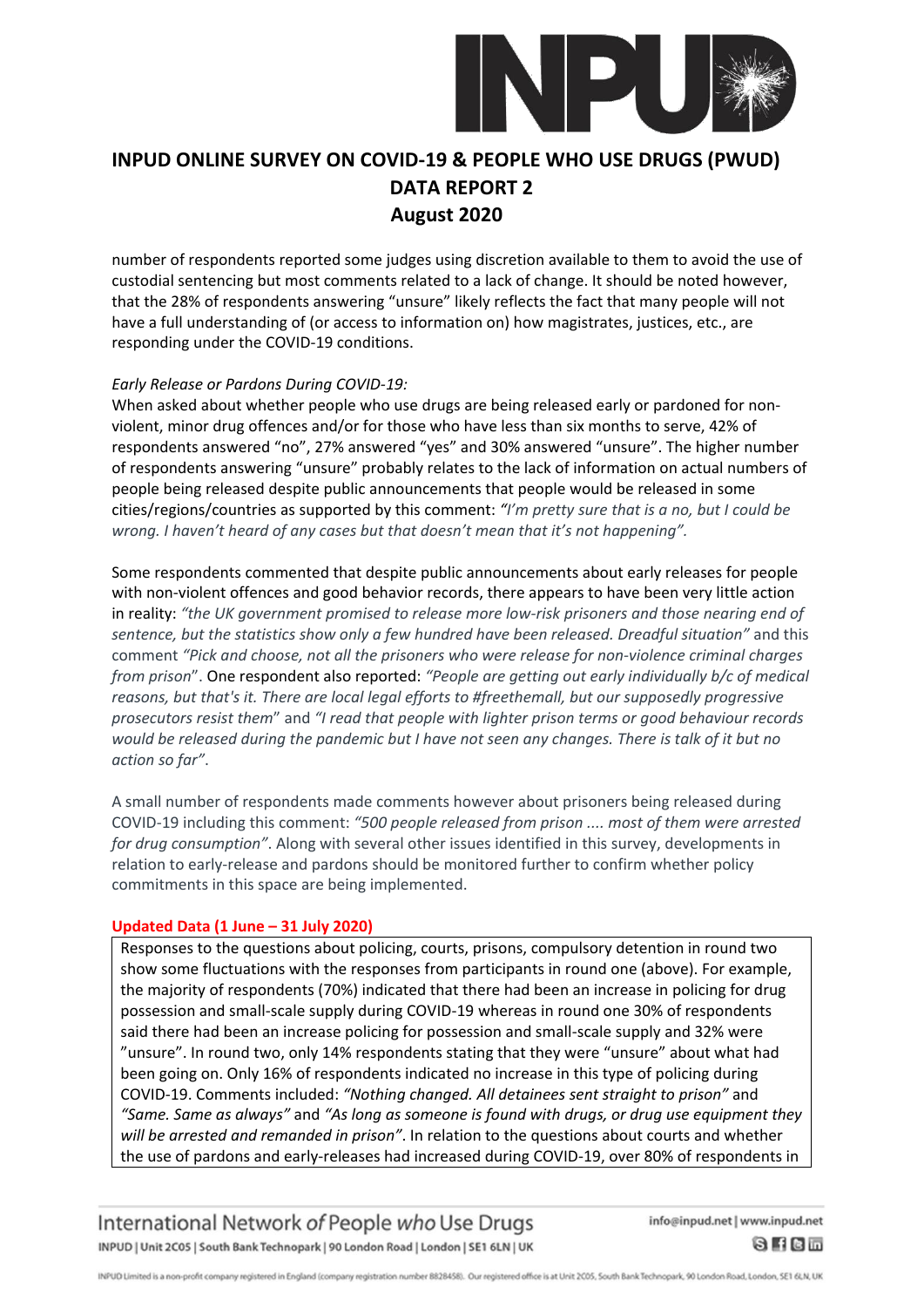

round two answered "no" or "unsure" with comments including: *"Court programs including intervention programs as an alternative to prison sentences have reduced dramatically."*

*Released from Compulsory Detention/Private Centres with Co-ercive Measures During COVID-19:* While at least half of respondents skipped this question because they did not view a question about compulsory treatment centres and/or private treatment centres using co-ercive measures as relevant to their setting. Of those who responded, 41% stated "no", 50% were "unsure" and 4% answered "yes" in relation to compulsory detention centres and 5% answered "yes" in relation to private treatment centres with co-ercive measures. Although there were limited additional comments in relation to this question, INPUD would suggest that over 90% of respondents either answering "no" or "unsure" about whether people who use drugs have been released from compulsory detention and private treatment centres during COVID-19 is a 'red-flag' issue that requires urgent attention both in COVID and non-COVID conditions.

### *Forced into Compulsory Detention, Rapid Detox, Quarantine Camps & Homeless Shelters During COVID-19:*

When asked whether people who use drugs are being harassed or forced into compulsory detention centres, rapid detox in incarceration, quarantine camps & homeless shelters during COVID-19 11% respondents answered "yes" in relation to compulsory detention, 6% in homeless shelters, 30% answered "no" and 53% answered "unsure". Respondents also commented that in some cities, people who use drugs who are homeless are being offered hotel rooms (many of which are vacant) which most people accept due to extra comfort and safety.

#### **Updated Data (1 June – 31 July 2020)**

Over 80% of respondents also stated that they were not aware of PWUD being released from compulsory detention or co-ercive private treatment centres due to COVID-19 conditions and indeed, 20% of respondents answered "yes" to whether PWUD were being harassed or forced into compulsory detention centres, rapid detox in incarceration, quarantine camps & homeless shelters during COVID-19. One respondent commented: *"Stimulant drug users were sent to prison and opioid based users were detained in the compulsory detention rehabilitation centers repeatedly."* Several respondents also commented on the impact of COVID-19 on PWUD who are homeless including comments such as: *"Town hall with no private space for drug users are available in the camp. Hence many of us fled away and be on the streets amidst the COVID lockdown."* and *"Yes, on the streets".* Others highlighted that it can be hard to know exactly what is happening when people are in lockdown and the population is so criminalised and marginalised: *"I've heard the stories, but not verified.".* Respondent comments also raised issues about OST and detention including *"Little to no support for withdrawal risks or symptoms provided after someone is detained with some people persuaded onto OST where not always suitable"* (Australia).

### *Section 4: Protecting Human Rights*

This section focused on a series of questions about the effect of emergency powers on specific communities including increased police violence, housing eviction, social protection measures, drugrelated stigma, race-based discrimination and the role of peer-based support during COVID-19.

International Network of People who Use Drugs INPUD | Unit 2C05 | South Bank Technopark | 90 London Road | London | SE1 6LN | UK

info@inpud.net | www.inpud.net

8 f 8 m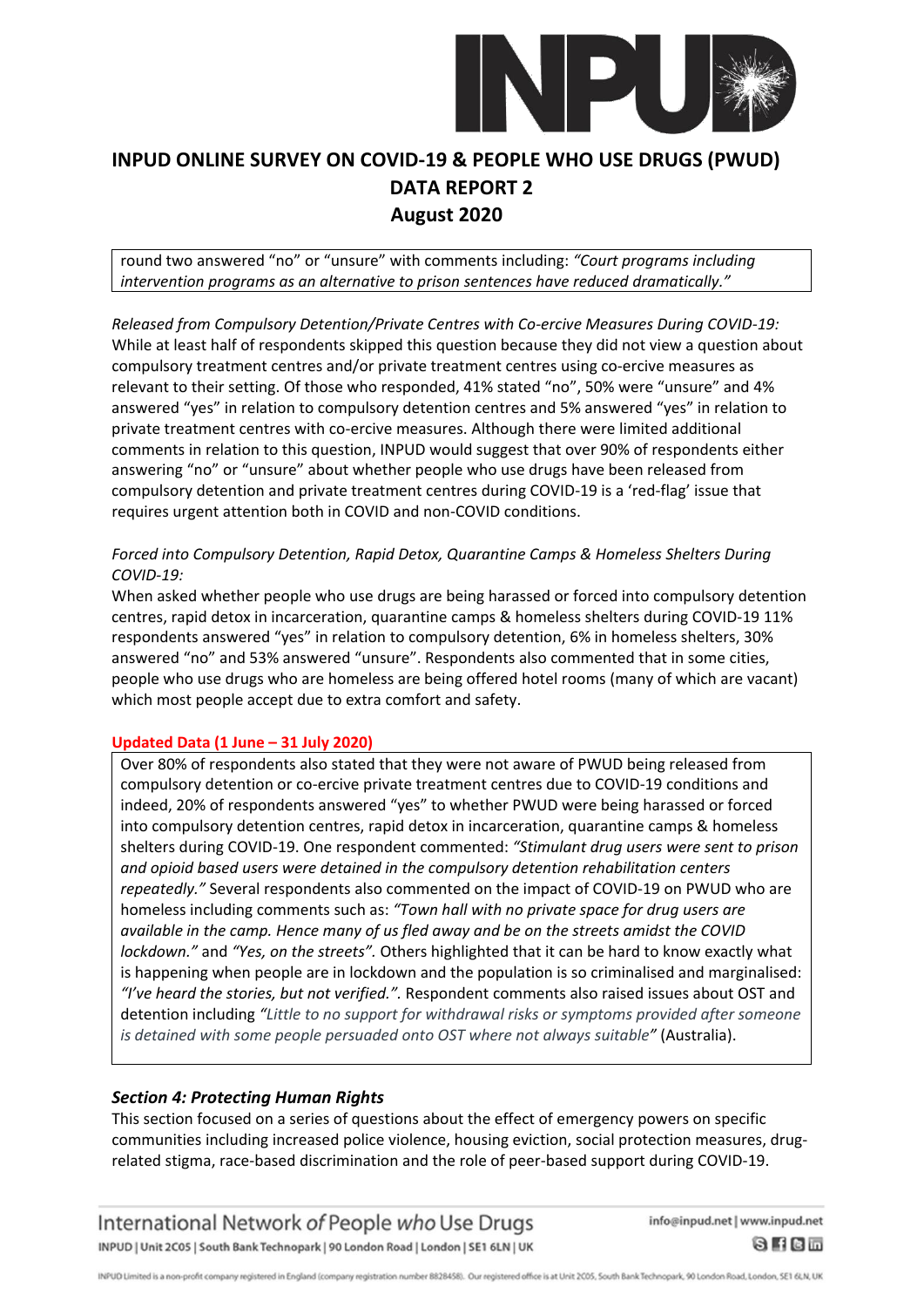

#### *Emergency Powers Being Used to Target Specific Communities:*

Of concern is that when asked about whether emergency powers are being used to target specific communities on average, 37% of respondents answered "yes", 35% "no" and 26% answered "unsure". The issues associated with this 'targeting' is highlighted further in the question asked about which communities respondents believe are being targeted where respondents identify people who spend a lot of time on the streets (59%), homeless people (52%), people who use drugs (44%), people of colour (33%), sex workers (30%), women who use drugs (26%), people with mental health issues (26%), first nations (19%) and trans communities (11%).

When asked whether people who use drugs are being fined for breaches of distancing or lockdown laws, approximately 40% of respondents answered "yes", 24% answered "no" and 37% answered "unsure". In addition, comments by respondents highlighted that although people might hear about *"crackdowns"* and fining of certain communities, these actions are often *"out of the public view"* and therefore, can make it difficult to prove and/or quantify about what is happening. Others highlighted just how difficult it can be to achieve social distancing in lockdown particularly in communities experiencing poverty where overcrowding is an everyday reality. Respondents also raised issues about the reality of "being a drug user and needing to leave home to get drugs". Participants also discussed issues about people who have nowhere else to go and are often in parks and other public places and are therefore *"constantly harassed/facing fines that they can't pay"*.

#### **Updated Data (1 June – 31 July 2020)**

In relation to the questions about whether emergency powers are being used to target specific communities, in round two on average, 35% of respondents answered "yes", 35% "no" and 30% answered "unsure". In response to the question about which communities respondents believe are being most targeted, respondents mainly identified people who use drugs (50%), women who use drugs (30%), homeless people (30%) and people of colour and first nations people (30%). Respondents also identified trans communities (17%), sex workers (17%) and people who spend a lot of time on the streets (17%) as communities who are also being targeted. When asked whether people who use drugs are being fined for breaches of distancing or lockdown laws, approximately 50% of respondents answered "yes", 22% answered "no" and 28% answered "unsure". In addition, comments by respondents highlighted issues of marginalisation, poverty and criminalisation including: *"Any people caught crossing interstate borders are being charged. Marginalised communities are impacted because of vulnerability in accessing services including harm reduction services and health services*" (Australia) and *"With no money to pay the fine, they were sent to prison"* (Malaysia) and *"Homeless people and people without permits are targeted the most"* (Mauritius). Once again, respondents also highlighted issues for people who have nowhere else to go *"especially people in open areas of drug consumption"* who are easily targeted and fined.

#### *Violence Against People Who Use Drugs During COVID-19:*

When asked if they had heard about more violence towards people who use drugs during COVID-19, while the majority on average answered either "no" (30%) or "unsure" (27), it is concerning that the remaining 43% of respondents answered "yes" either in relation to law enforcement (23%), the general community (8%) or both (12%). Comments included statements about *"homeless and roofless people who use drugs always being a target for violence but that COVID has made them* 

International Network of People who Use Drugs INPUD | Unit 2C05 | South Bank Technopark | 90 London Road | London | SE1 6LN | UK

info@inpud.net | www.inpud.net

 $8$  fem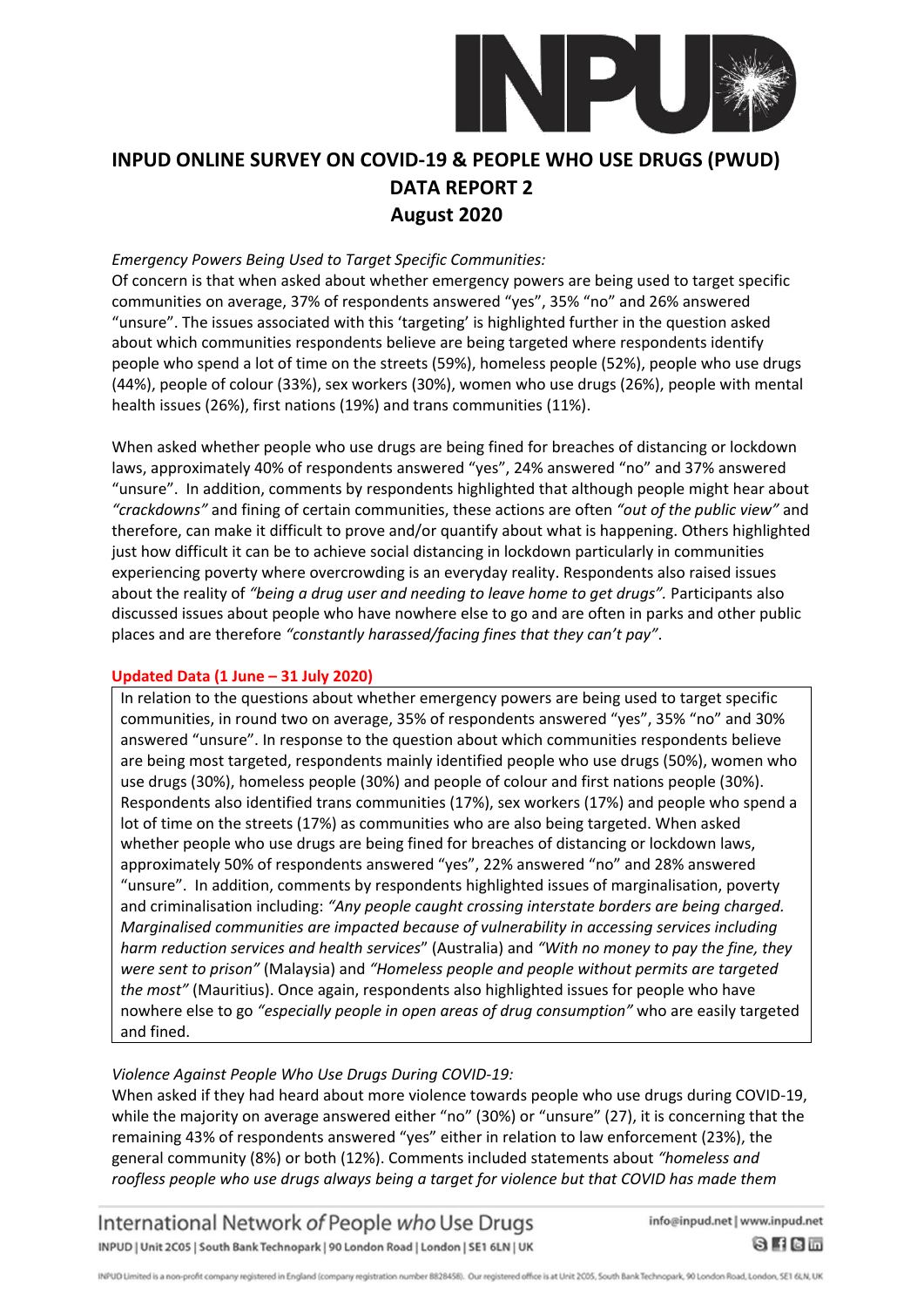

*more at risk".* Another respondent spoke about *"tons of stabbings and assaults against people who use drugs and homeless people*". Other respondents made comments about both *"direct violence from law enforcement"* and *"more racism and risk of being attacked"* during COVID-19. Another respondent commented on the fact that while people who use drugs may not be being targeted specifically, *"they end up being targeted because they come out to source drugs and in the current context are more obvious and become a focus".* Anecdotal reports of similar occurrences have been reported in North-Eastern states of India and some states in Nepal.

#### **Updated Data (1 June – 31 July 2020)**

When asked if they had heard about more violence towards people who use drugs during COVID-19, 56% of respondents in round two answered "yes" either in relation to law enforcement (37%), the general community (8%) or both (11%). Comments from respondents from the Ukraine were particularly concerning included statements about *"Unfounded arrest, suffocation and beatings" as well as "Intimidation of rape to testify at his friend"*. Another Ukrainian respondent spoke about *"An elderly man with no legs who was dragged out of the shop… was discharged a large fine and in the end had to call an ambulance*". In other regions, respondent comments included *that there have been increases "in both stigma and negative community attitudes"* and that *"people from across the border and marginalised people have been attacked physically and verbally" (Australia)* and accounts that PWUD are *"being beaten because of non-respect to social distancing" (Mauritius).*

*Violence Towards Women Who Use Drugs incl. Intimate Partner Violence During COVID-19:* Response to the question about violence towards women who use drugs including intimate partner violence was mixed with 37% answering "yes", 37% answering "no" and the remaining 26% "unsure". In the additional comments, one respondent raised issues about female sex workers who are drug users experiencing increased threats of violence during COVID including *"demands of quick sex"* and being *"forced to beg for money by partners due to less sex work or face beatings"*.

Respondents also made comments about their own experience of violence and those they have heard about including increasing intimate partner violence and family and domestic violence during COVID due to being in lockdown often in very small spaces in poor circumstances. One respondent described the situation as *"nowhere to run"*. Other respondents spoke about *"couples fighting even more in lockdown"*.

### **Updated Data (1 June – 31 July 2020)**

Consistent with the previous responses above, round two responses to the question about violence towards women who use drugs including intimate partner violence was mixed with 35% answering "yes", 39% answering "no" and the remaining 26% "unsure". Comments from participants however highlighted that significant increases in the levels of "domestic violence during lockdown" across the entire community are of course, also "having an impact on female drug users" (Australia and New Zealand). One respondent from Malaysia stated that women drug users have *"been self-forcing themselves to lower their intake and have gone through withdrawals due to shortages of drug supplies".* Several other participants highlighted the fact that it can be very difficult to know what is actually occurring in relation to issues such as domestic and intimate

International Network of People who Use Drugs INPUD | Unit 2C05 | South Bank Technopark | 90 London Road | London | SE1 6LN | UK

info@inpud.net | www.inpud.net

8 f 8 m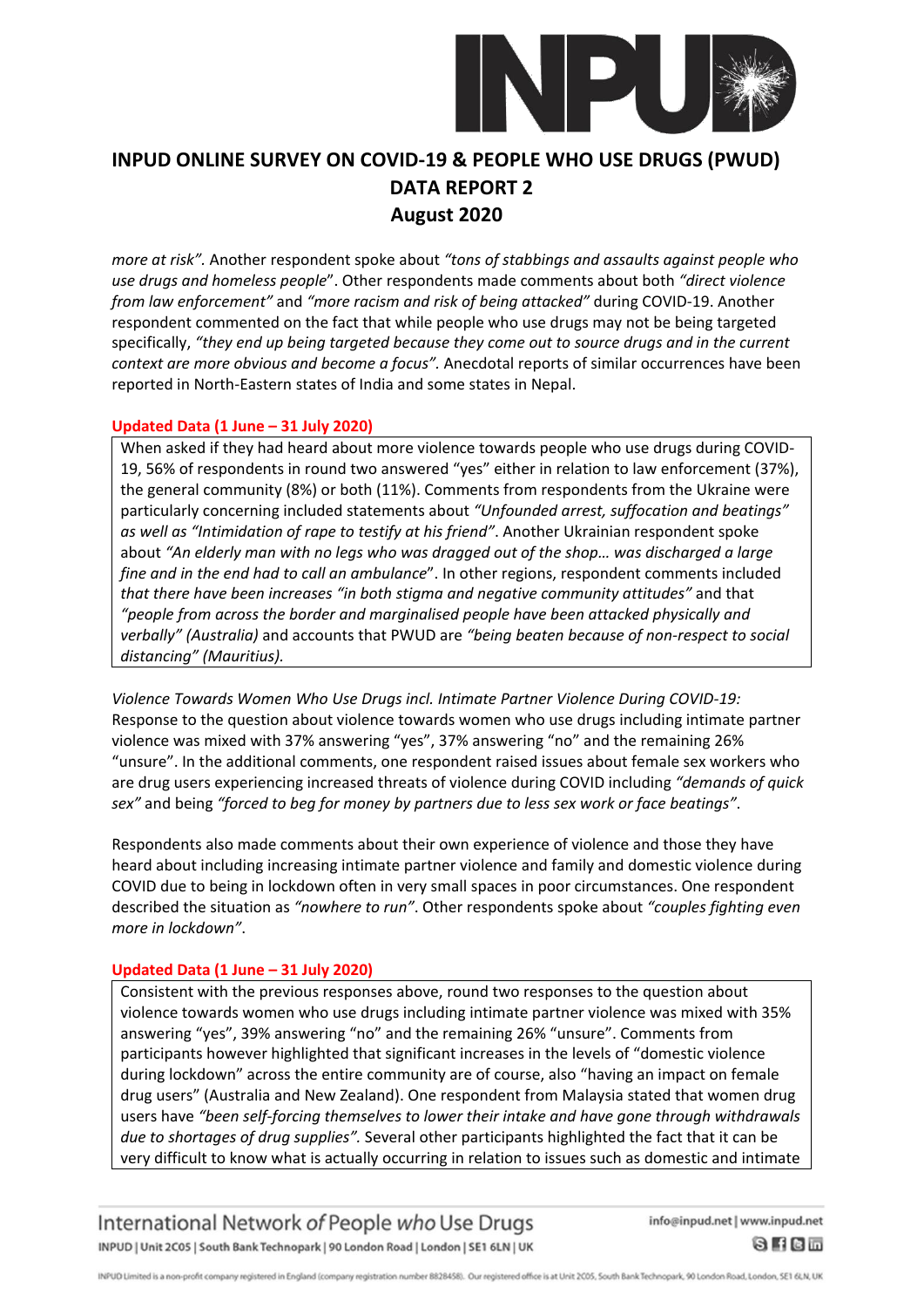

partner violence due to *"no information"* and *"no statistics being made available"* (India and Mauritius).

#### *Housing Eviction During to COVID-19:*

Respondents were asked whether they have or know about people who use drugs who have been evicted due to inability to pay rent during COVID-19. In response, on average 23% of respondents answered "yes", 59% answered "no" and 18% answered "unsure" to this question. In additional comments, respondents added that *"supposed bans and stays on evictions but only for some – people who use drugs still being told, threatened to leave, getting notices and being evicted"*. Respondents also spoke about direct and close personal knowledge of evictions due to COVID-19 and not being able to pay full market rent and job losses (particularly casual workers).

### **Updated Data (1 June – 31 July 2020)**

A higher number of respondents (than in round one above) answered "yes" to a question about whether they have or know about people who use drugs who have been evicted due to inability to pay rent during COVID-19 with on average, 37% of respondents answering "yes", 53% answering "no" and 10% answering "unsure" to this question. This is probably not surprising because it may have taken some time for some of the impacts of COVID-19 and lockdown to really take effect and show themselves within the community. In additional comments, respondents highlighted that where it has been made available, government support initiatives have been very welcome with respondents from New Zealand and Australia commenting that "putting a freeze on evictions for several months" along with additional income support initiatives have probably prevented evictions for people who use drugs in those countries. Nevertheless, a couple of respondents also highlighted that with or without such measures, people who use drugs face ongoing vulnerabilities in relation to housing and eviction with comments such as the *"owner of the room, with no specific reason, evicted a few people from where they were staying and they've ended up in the alley"* (Malaysia) and this, "*at a time when the landlord agrees to wait to pay, it does not apply to the drug addict, they do not give him a chance, he is not checked in again*" (Ukraine). One respondent also spoke to the level of PWUD community support during COVID with the following comment: "*This (eviction due to COVID-19) has happened. With the ones I know about, I went to arrange the payment*" (India).

*Access to Social Protection Measures without Official ID Papers During COVID-19:* When respondents were asked about whether they have experienced less access to social protection measures during COVID-19 due to not having official identification (ID) papers, most respondents (44%) answered "yes", with 33% answering "no" and 23% answering "unsure". Additional comments by respondents focused on the fact that services are not able to provide support to people without official ID cards/papers such as *"Peers without ID can't access relief and social benefits"*. Other respondents stressed the current difficulties for people post-release who have *"no phone, get released without support, services are closed, departments are closed and there is no way to even get an ID card"* and *"If you don't have a phone and get released from incarceration there's no support to manage your health insurance, benefits, or get an ID"*. Respondents also commented that people without ID cards cannot get any work or other support and are living very hard lives: *"many people are receiving emergency food stamps"*.

International Network of People who Use Drugs INPUD | Unit 2C05 | South Bank Technopark | 90 London Road | London | SE1 6LN | UK

info@inpud.net | www.inpud.net

8 f 8 m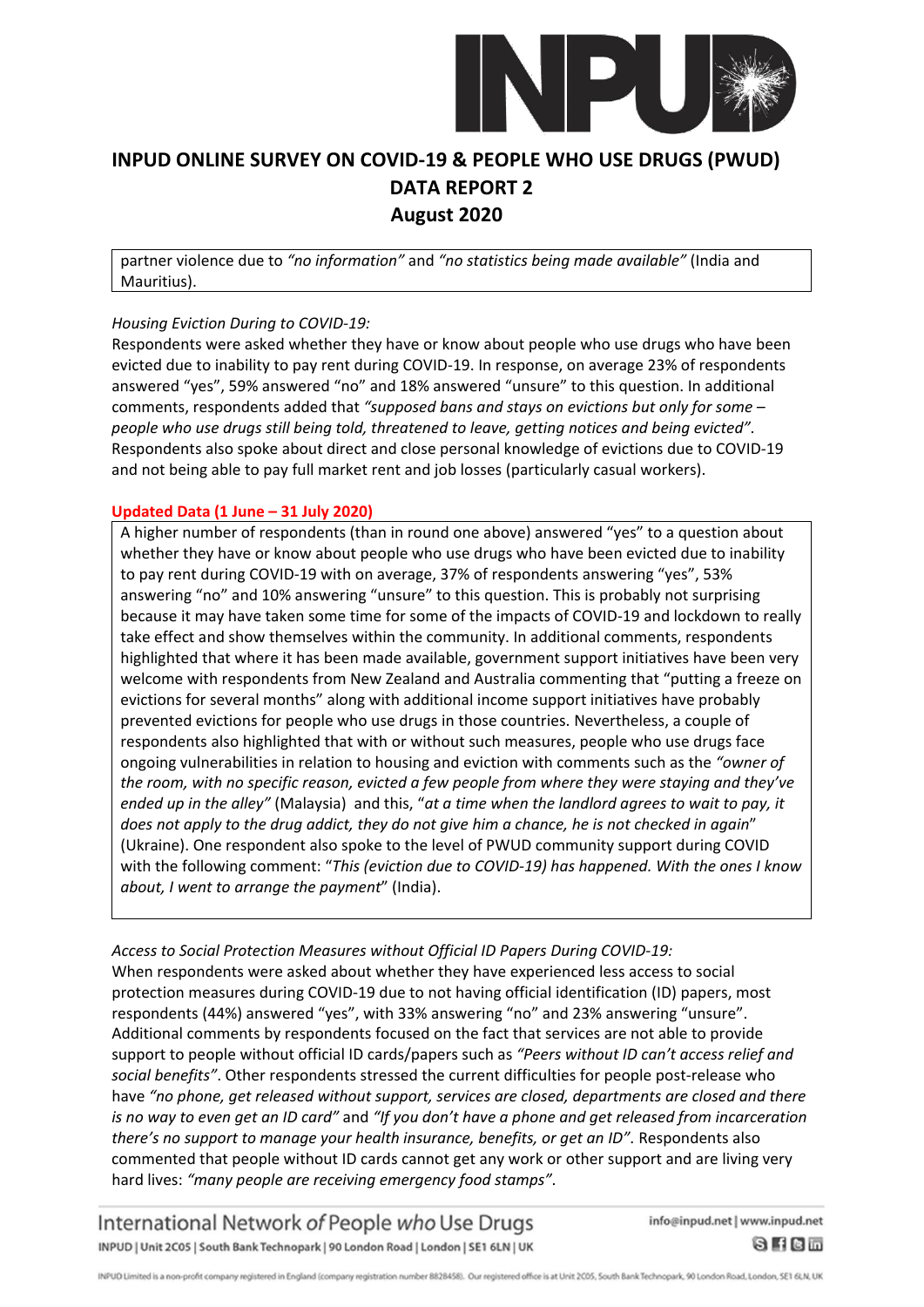

#### **Updated Data (1 June – 31 July 2020)**

The number of respondents stating that they have experienced less access to social protection measures during COVID-19 due to not having official identification (ID) papers increased between round one and round two. Most respondents in round two (64%) answered "yes" which is a 20% increase on round one responses, with only 16% (less than half of the previous sample) answering "no" and 20% answering "unsure". This is likely because access to social protection measures for highly marginalised communities such as people who use drugs, was unlikely to be visible in the early stages of the pandemic. Additional comments by respondents highlight this issue and include comments about the types of people who have had the most problems including: *"Homeless people and people who do not have work access permits"* (Mauritius), *"people who inject drugs wanting to go on OST and not having official papers did not get access to methadone* (Mauritius), *"peers without ID can't access relief and social benefits"* (India) and *"this is a very topical issue which requires immediate regulation. Because of this problem, the guys have constant problems and troubles with accessing medical and social services"* (Ukraine). One respondent, also highlighted the problems that can be associated with health and social services going online during COVID-19 when people don't have online access: *"Most of the aids from the government goes online and I personally believed that the grassroots groups have issues with their application process"* (Malaysia).

#### *Stigma and Discrimination Towards People Who Use Drugs During COVID-19:*

Respondents were asked about whether drug-related stigma and discrimination had increased during COVID-19 and while 44% answered "no", 38% answered "yes" and a further 18% answered "unsure". One of the key issues to highlight in relation to the above responses is that research has shown that stigma and discrimination for people who use drugs is so ubiquitous that it is virtually a universal experience. In this context, it is possible that those who answered "no" were acknowledging that although stigma and discrimination may not have increased during COVID-19, existing high levels of stigma and discrimination continues. This is further supported by the comments by respondents that state that people who use drugs *"always experience a lot of stigma and discrimination and this hasn't changed due to COVID-19"*. It has just been exacerbated by COVID conditions in some contexts and for some people who use drugs who are after all a very heterogeneous group.

#### **Updated Data (1 June – 31 July 2020)**

Respondents in round two were once again asked about whether drug-related stigma and discrimination had increased during COVID-19. It is noteworthy that the responses to this question changed in round two with 53% answering "yes", 35% answering "no" and 12% answering "unsure". This represents an 15% increase in the number of respondents stating that stigma and discrimination has increased during COVID-19. It is also important to acknowledge, as we did above, that those who answered "no" to this question, were likely to be acknowledging that although stigma and discrimination may not have *increased* during COVID-19, existing high levels of stigma and discrimination continues. Comments by respondents included that *"stigma increased from health, community and policing services"* (Australia), and that *"people are alone on the street and in full view of the police"* (Ukraine) enabling stigma and discrimination.

International Network of People who Use Drugs INPUD | Unit 2C05 | South Bank Technopark | 90 London Road | London | SE1 6LN | UK

info@inpud.net | www.inpud.net

 $8$  fem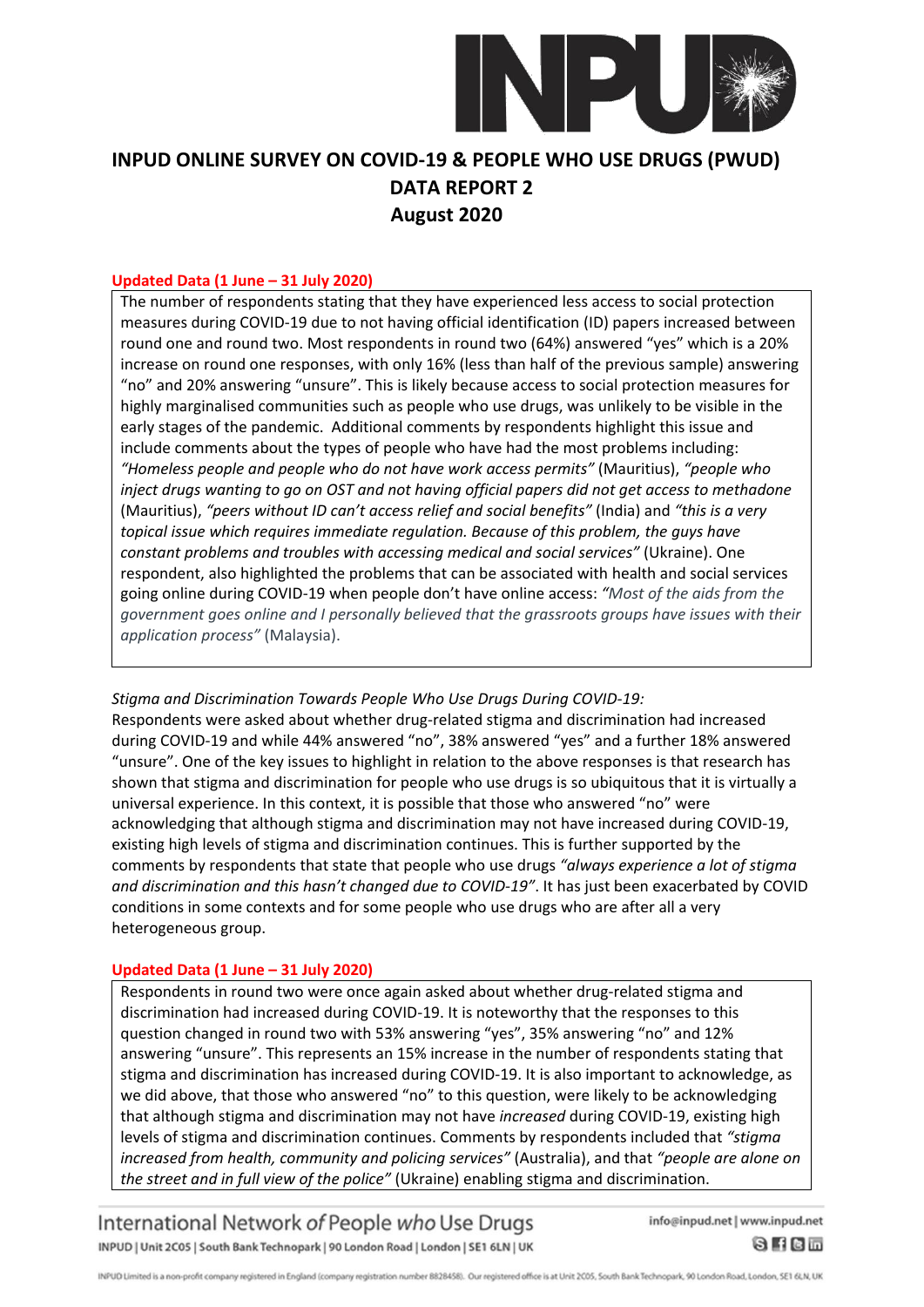

#### *Race-Based Discrimination Towards People Who Use Drugs During COVID-19:*

When asked about whether they had seen or experienced increases in race-based discrimination against people who use drugs during COVID-19 most respondents (48%) answered "no" although 26% of respondents answered "yes" and a further 26% answered "not sure". When taken together, most respondents answered either "yes" or "unsure" which makes this issue an important area of ongoing monitoring for this survey. Respondents who provided comments identified race-based discrimination against people of African-American Creole decent, Chinese and other Asian backgrounds and migrant communities who are experiencing homelessness and the fact that COVID-19 has created even more race-based discrimination due to increased fears in the community.

#### **Updated Data (1 June – 31 July 2020)**

There were very few comments in round two about issues relating to race-based discrimination against people who use drugs. In line with the round one data above, one respondent did raise the issue of what they called "anti-Chinese sentiment" but other respondents stated that they were either unaware of such discrimination or that information was not available. As identified in the previous round of data collection, this is an important issue of ongoing monitoring for this survey as the responses thus far indicate a need for greater awareness and monitoring of these issues.

#### *Support & Solidarity Among People Who Use Drugs During COVID-19:*

When respondents were asked about support they have received and provided among the community of people who use drugs during COVID-19 (respondents could choose as many options as applied), on average the main types of support included: harm reduction equipment deliveries and buying food for others (over 50%). This was followed by help with advocacy, getting together to look after each other, mobilising around a specific issue, cooking meals for each other, financial support and providing safe places to stay (30-49%). The final area included use of phone data/internet (30%), help with transport to health and other services (28%) and buying food together and helping with children (17%). Several respondents made comments along the lines of the following comment about solidarity between peers which has made them "*feel proud of the ideas and attitudes of people who use drugs and the way that people take care of each other's needs"*.

#### *Role of Peer-Based PWUD Networks During COVID-19:*

When asked about the role of peer-based PWUD networks during COVID-19 respondents were asked to identify what services and supports people had access to and/or found helpful. Respondents identified a large range of service and supports including: advocacy on rights and needs including housing/homelessness, OST advocacy, NSP and harm reduction services, distributing OST, ART and HCV medications, drug checking services, connection to emergency supports, hygiene supplies, food & cash, COVID information, monitoring services, outreach, overdose prevention and naloxone, rights and policing, transport to services, suicide prevention and mental health support.

When asked whether peer-led services had been 'more' or 'less' active during COVID-19 respondents said that peer-led services (where they are available) have been very active and sometimes the only services available when other mainstream service have gone into lockdown.

International Network of People who Use Drugs INPUD | Unit 2C05 | South Bank Technopark | 90 London Road | London | SE1 6LN | UK info@inpud.net | www.inpud.net

 $8$  fem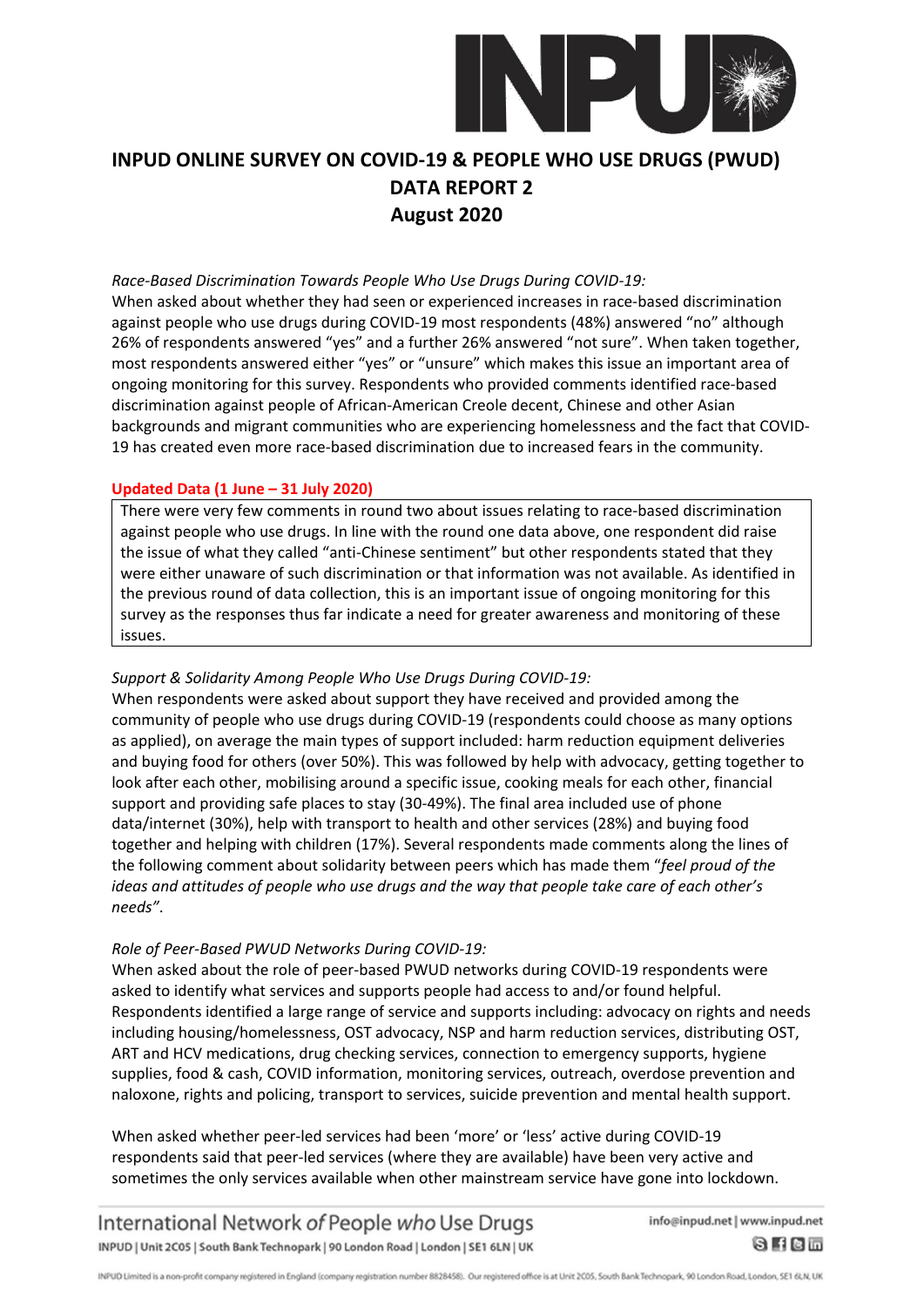

Respondents however did also identify that peer-based organising and services have been challenged by the lockdown measures and policies with many peers and some peer-based organisations having to focus on survival as well as trying to support their local communities of people who use drugs.

Nevertheless, respondents highlighted that peer-led services and organisations have been motivated thorough a heightened sense of urgency, peer motivation and a sense of solidarity. While some organisations may have received some increase in funding to address the demands of the COVID-19 pandemic, most have been motivated through initiative and making the most of peers wanting to support their community through the COVID-19 pandemic.

#### **Updated Data (1 June – 31 July 2020)**

Finally, respondents were asked again about support they have received and provided among the community of people who use drugs during COVID-19 (respondents could choose as many options as applied), on average the main types of support in round two included: emotional support, delivering harm reduction equipment, buying food for others and providing people with a safe place to stay (20-40%). These were followed by financial support, help with advocacy, getting together to look after each other, mobilising for a specific issue, people buying food for others, people cooking for others, help with transport to health services and use of phone/data/internet at (10-20%) of respondents. Less than 10% of respondents identified buying food for others and help with children as key areas of support received or provided.

When asked about the role of peer-based PWUD networks during COVID-19 respondents were asked to identify what services and supports people had access to and/or found helpful. Respondents identified a large range of service and supports that varied by country and region including: *"internet resources, targeted outreach and a hotline"* (Russia), *"giving out masks, snacks/water during protests, fundraising, harm reduction and calling each other and being there for each other"* (United States), *"providing access to ARVs, food packs and PPEs, providing infos on social distancing, working in networks of NGOs to get food, consolidating collaboration with doctors for medicine, support and care"* (Mauritius), *"providing food rations, masks, soap and sanitizer, some referral to drug treatment and OST centers, advocacy on OST, keeping regular contact, online meetings and discussions*" (India) and *"studying the formation and success of strong communities, comparing with our realities, mobilising the belief that we can change our lives and societies attitudes to drug use"* (Ukraine).

#### **CONCLUSION**

This updated version of this important survey by the International Network of People Who Use Drugs (INPUD) provides a unique perspective on the ongoing impact of the COVID-19 pandemic on the lives of people who use drugs globally. The survey builds upon the key issues and themes identified in the first Data Report June 2020, and seeks to focus our attention on those issues that require ongoing monitoring and response including problems with access to health and harm reduction services (including OST and naloxone provision, safe consumption rooms, etc), the ongoing negative impact of criminalisation, stigma and discrimination on the lives of people who use

International Network of People who Use Drugs INPUD | Unit 2C05 | South Bank Technopark | 90 London Road | London | SE1 6LN | UK info@inpud.net | www.inpud.net

8 f 8 m